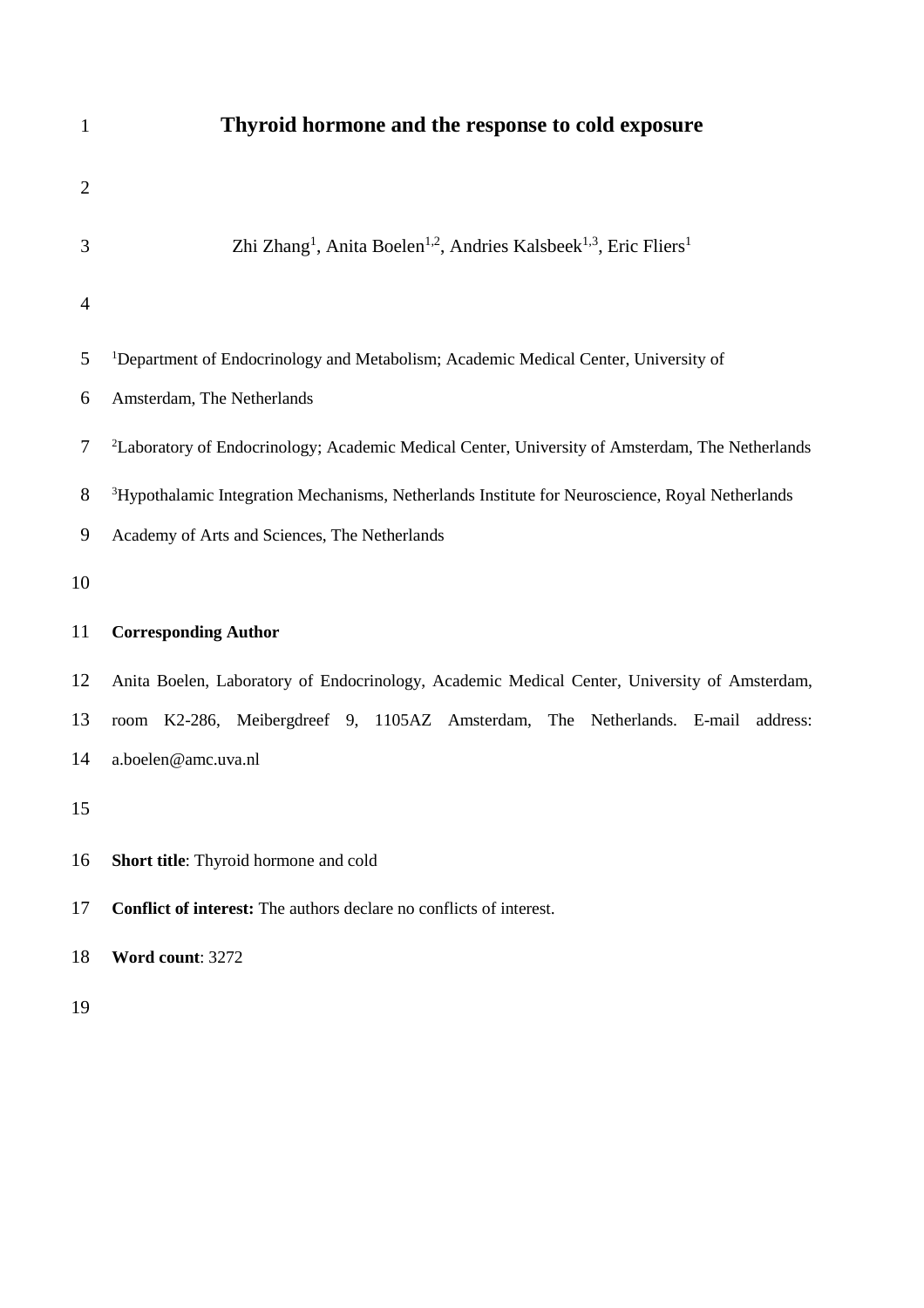## **Abstract**

 Thyroid hormone (TH) plays a key role in regulating body temperature in mammals by stimulating energy expenditure through both obligatory and adaptive thermogenesis in a variety of tissues. Cold exposure stimulates the hypothalamus-pituitary-thyroid (HPT) axis at the hypothalamic level by activating hypophysiotropic thyrotropin-releasing hormone (TRH) producing neurons, ultimately resulting in increased plasma TH concentrations. In addition to these neuroendocrine effects, TRH neurons in the hypothalamus also have synaptic connections to brown adipose tissue (BAT) allowing sympathetic activation of thermogenesis independent of circulating TH levels. Finally, recent studies have demonstrated that intrahypothalamic TH has profound metabolic effects on BAT, liver and heart that are mediated via the autonomic nervous system. These effects originate in various hypothalamic nuclei, including the paraventricular nucleus (PVN), the ventromedial nucleus (VMN) and recently reported neurons in the anterior hypothalamic area (AHA). Although robust stimulation of the thermogenic program in BAT was shown upon TH administration in the VMH, the physiological relevance of these neurally mediated effects of TH is unclear at present. This review provides an overview of studies reporting the role of TH in the cold defense, with a focus on recent literature evidencing the centrally mediated effects of TRH and TH.

 **Keywords:** thyroid hormone, TRH, hypothalamus, thermogenesis, cold, brown adipose tissue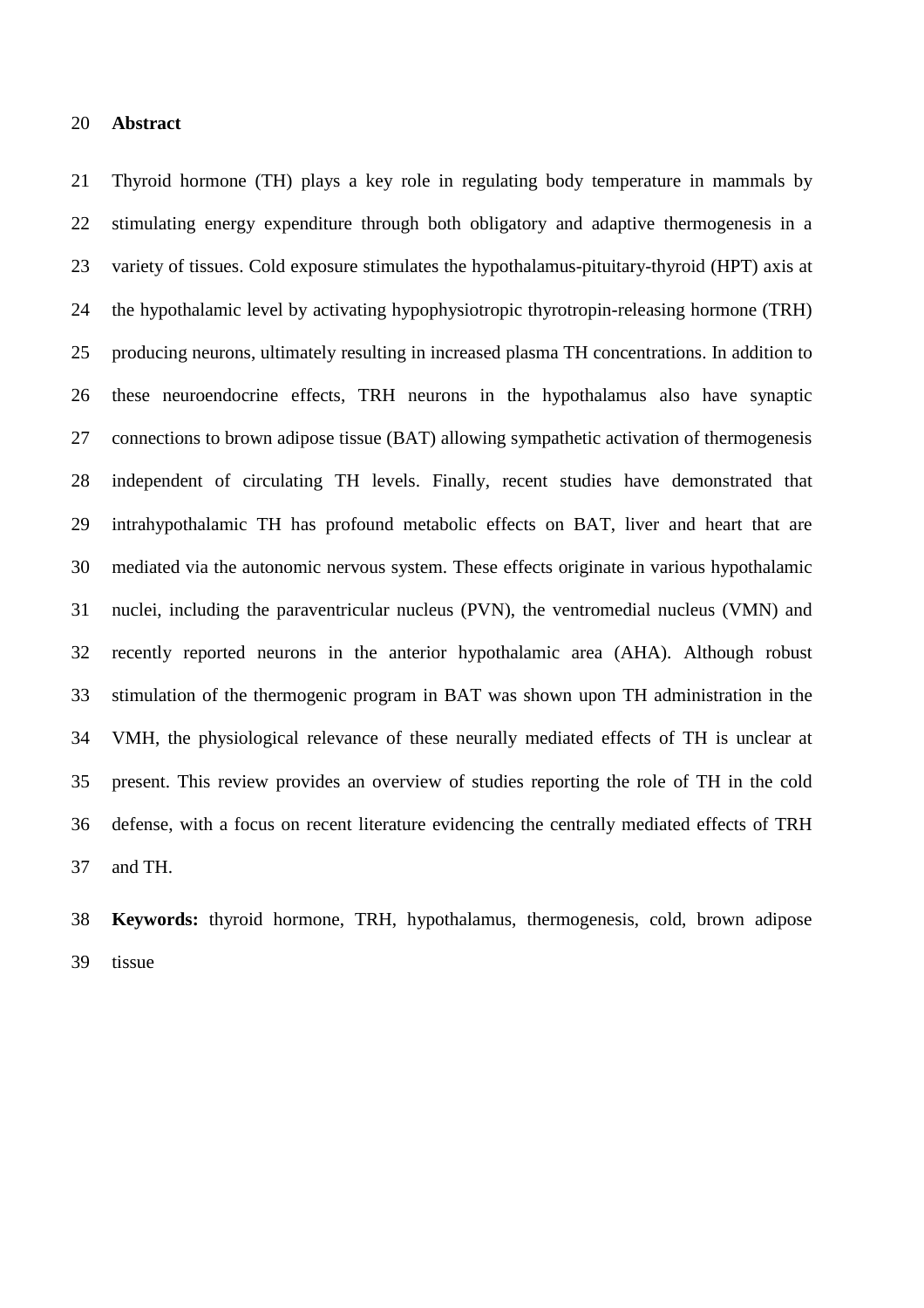## **Introduction**

 Thyroid hormone (TH) has been known to be crucially involved in thermoregulation since many decades. Hypothyroid patients or experimental animals with low TH levels have decreased metabolic rate and impaired cold tolerance. Conversely, an excess of TH induces increased metabolic rate and heat production [1]. Circulating TH levels are maintained within a narrow physiological range as a result of negative feedback action in the context of the hypothalamus-pituitary-thyroid (HPT) axis [2,3]. The thyroid gland produces thyroxine (T4), and to a lesser extent, the biologically active thyroid hormone 3,5,3'-triiodothyronine (T3). In many tissues, T4 is converted into T3 by the enzyme type 2 deiodinase (D2) , but T4 and T3 can also be inactivated by the enzyme type 3 deiodinase (D3) [4]. The relative contribution of these enzymes enables a local regulation of T3 availability which is to a certain extent independent of circulating TH concentrations [4,5]. This has been shown to be of physiological importance during specific environmental conditions such as illness [6], fasting [7] and cold exposure [8]. In addition to a direct role for T3 availability in peripheral metabolic tissues, T3 regulates energy metabolism by its effects within the hypothalamus. A number of hypothalamic nuclei including the paraventricular nucleus (PVN), ventromedial nucleus (VMN), arcuate nucleus (ARC) and anterior hypothalamic area (AHA) have been shown to mediate intrahypothalamic effects of T3 on a variety of key metabolic functions including hepatic glucose production, brown adipose tissue (BAT) thermogenesis, food intake and cardiac function [9,10]. Moreover, subsets of thyrotropin-releasing hormone (TRH) neurons within the PVN are responsible not only for dynamic HPT axis set point regulation, but also contribute to the neural control of feeding, locomotor activity and body temperature [11]. Therefore, both hypothalamic TRH and T3 are essential for energy balance and for maintaining homeostasis upon cold exposure.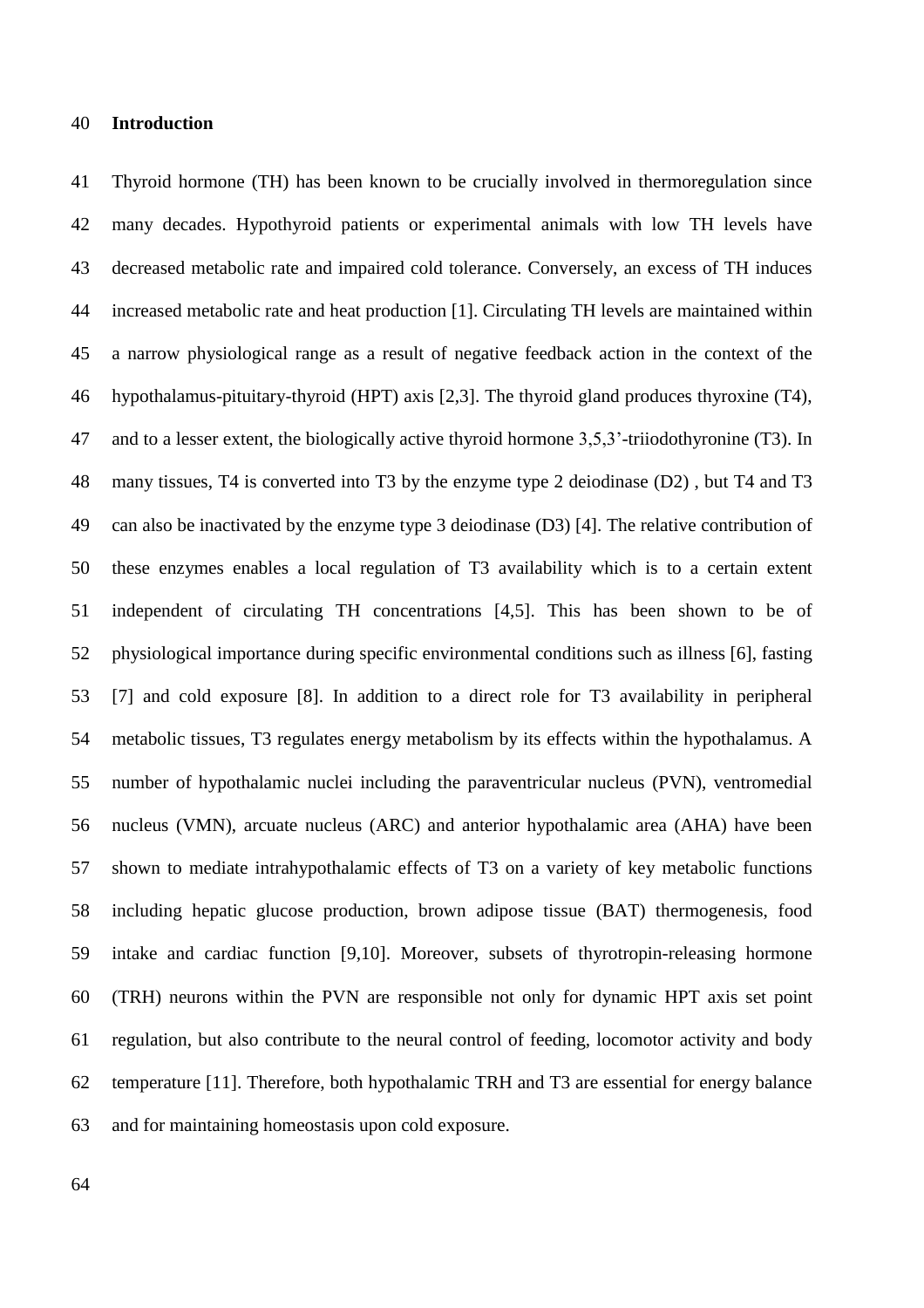#### **Effects of TH on obligatory and adaptive thermogenesis**

 Homeothermic animals have developed precise thermogenic mechanisms to keep a steady body temperature in face of generally colder environmental habitats. Heat can be generated by obligatory and facultative (or adaptive) thermogenesis. Obligatory thermogenesis is the involuntary thermogenic process due to basal metabolic activity including physical activity, food digestion and other vital life processes. The term adaptive thermogenesis refers to additional heat production when obligatory thermogenesis is insufficient. During cold exposure, skeletal muscle starts shivering immediately to generate more heat. However, after some time non-shivering adaptive thermogenesis will take over for a more efficient and sustained heat production [12]. TH increases not only obligatory thermogenesis by boosting basal metabolic rate but also increases adaptive thermogenesis by stimulating different thermogenic organs including BAT and skeletal muscle.

 BAT is a specialized adipose tissue with smaller cellular fat droplets and a denser population of mitochondria compared with white adipose tissue (WAT). BAT is one of the main targets for T3 induced facultative thermogenesis. Upon cold exposure, the activity of type 2 deiodinase (D2), the main T3 producing enzyme, strongly increases in BAT via enhanced sympathetic signaling, resulting in an increase of local T3 concentrations independent of circulating TH [13,14]. Therefore, D2 knockout mice display impaired BAT thermogenesis and hypothermia upon cold exposure [15]. Increased T3 further accelerates transcriptional induction of genes essential for lipogenesis and mitochondrial activation. One of the T3 targeted genes codes for uncoupling protein 1 (UCP1). This BAT specialized protein increases the proton leakage during electron transport, thereby shifting energy oxidation from ATP production to the release of heat [16]. Of note, TH also modulates some UCP1- independent effectors including creatine which has been shown to enhance mitochondrial respiration and thermogenesis in adipose tissue [17]. Additionally, T3 increases transcription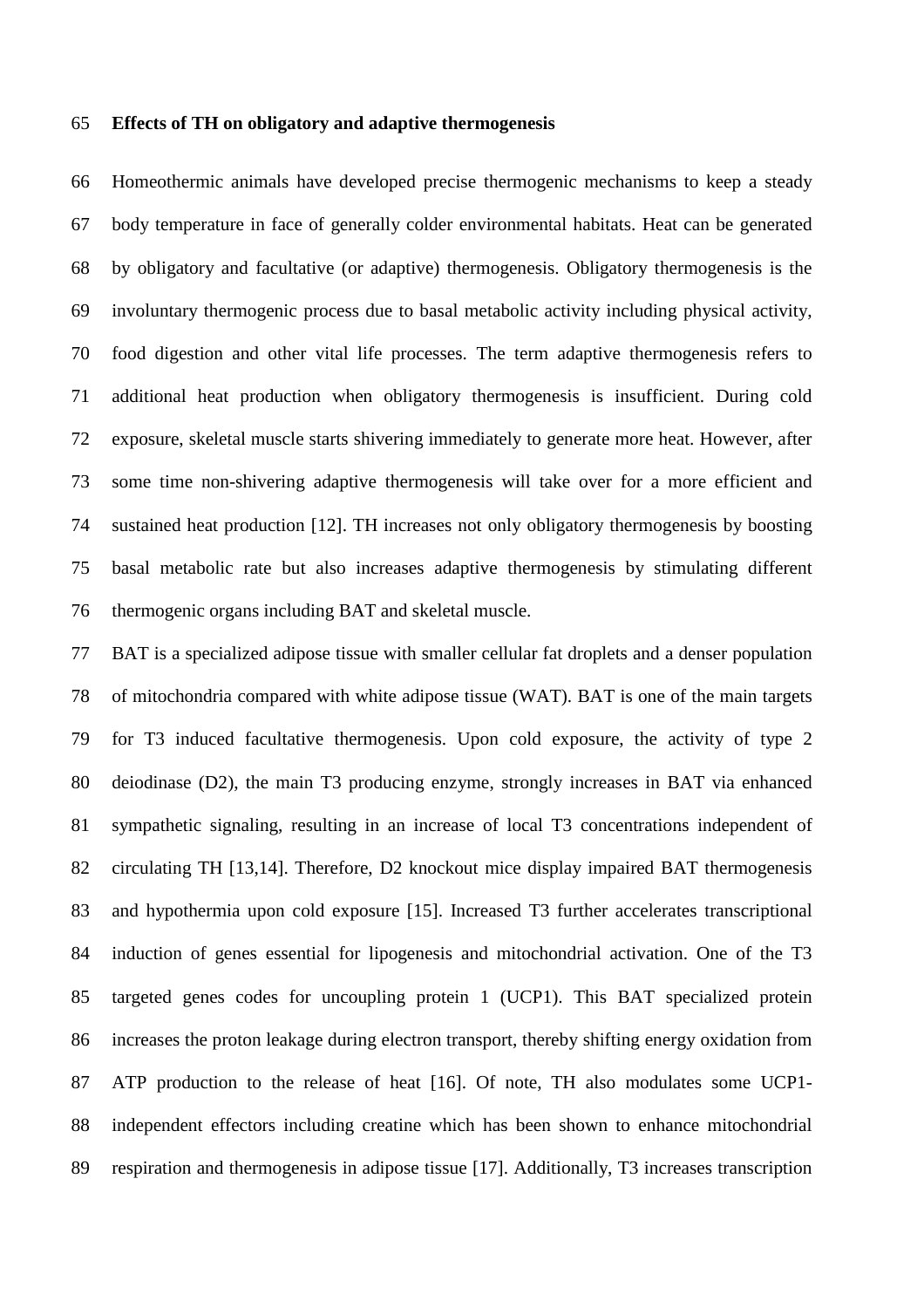of beta-adrenergic receptors which synergistically promotes BAT thermogenesis by enhancing norepinephrine signaling via the sympathetic nervous system (SNS) [18]. In addition to direct stimulation of BAT thermogenesis, T3 also increases mitochondria biogenesis by up-regulating transcription coactivators such as peroxisome proliferator- activated receptor-γ coactivator (PGC)-1α [19]. Thyroid hormone receptor (TR) activation by a synthetic agonist was reported to induce BAT-like thermogenesis in WAT [20]. Moreover, a recent study showed that central administration of T3 induced browning markers in WAT [21]. Thus, T3 may enhance adaptive thermogenesis by browning of white or beige adipocytes [22].

 Similar to the regulation of BAT thermogenesis, TH is critical for an optimal thermogenic response in skeletal muscle. Heat production is higher in euthyroid skeletal muscle compared to hypothyroid muscle. T3 induced production of UCP3, which is the isoform of uncoupling protein primarily expressed in skeletal muscle, is associated with increased energy expenditure in skeletal muscle [23]. Nevertheless, T3 treatment did increase resting metabolic rate in UCP3 knockout mice similar to wild type mice suggesting that additional pathways, 105 including sarcoplasmic reticulum  $Ca^{2+}$ -ATPase (SERCA1) uncoupling mechanism [24], may be involved in TH induced skeletal muscle thermogenesis [25]. Another UCP-independent thermoregulatory pathway closely controlled by TH is heat preservation. Mice with a heterozygous mutation in thyroid hormone receptor alpha (TRα) exhibited impaired tail vasoconstriction resulting in lower nocturnal body temperature despite compensatory BAT hyperactivity. This defective tail heat dissipation was restored after T3 treatment, indicating a key role of TH in heat preservation by tail vasoconstriction [26]. A schematic representation for TH regulated thermoregulation is given in Figure 1.

# **Effects of cold exposure on the HPT axis**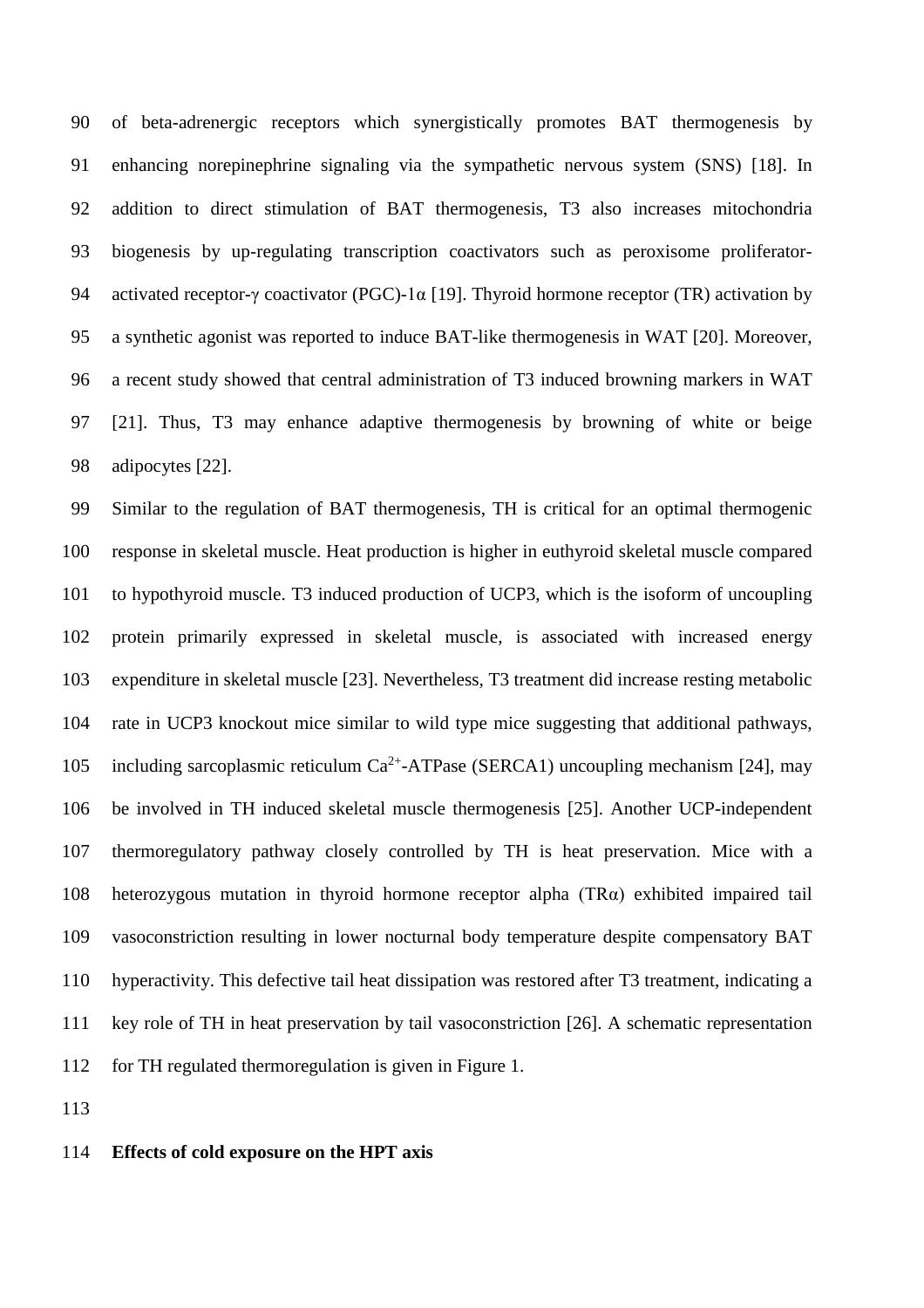Cold exposure activates the HPT axis at different levels. The TRH-containing neurons involved in HPT axis regulation are the so-called hypophysiotropic TRH neurons, groups of parvocellular neurons located in the medial and periventricular portions of the hypothalamic PVN [11]. In humans, the distribution of TRH neurons is mainly restricted to the dorsacaudal portion of the nucleus [27]. Axons from these TRH neurons project to the hypothalamic median eminence (ME), where TRH is released into the portal system thereby reaching the anterior pituitary. TRH stimulates pituitary thyrotrophs to secrete thyroid stimulating hormone (TSH) which in turn stimulates T3 and T4 production and secretion by the thyroid gland [28]. TRH neurons receive innervations from neurons of other hypothalamic nuclei including appetite-regulating neurons from the arcuate nucleus and clock neurons from the suprachiasmatic nucleus, enabling a coordinated control of temperature, feeding and the circadian rhythm [3,29,30]. Interestingly, cold exposure may activate TRH neurons independently of circulating TH concentrations or nutritional state [31,32]. Furthermore, cold activates not only the hypophysiotropic TRH neurons stimulating anterior pituitary TSH release but also the non-hypophysiotropic TRH neurons in the PVN. These non- hypophysiotropic TRH neurons project to various brain areas exerting separate and diverse actions on energy homeostasis through neuronal effects mediated within the central nervous system [11].

## **Effects of TRH on BAT thermogenesis**

*Hypothalamic TRH controls BAT thermogenesis*

 TRH in the PVN is best known for its regulation of the HPT axis set-point, thereby affecting thermoregulation and energy metabolism. However, the non-hypophysiotropic TRH neurons also play a key role in thermoregulation through their projections to other brain areas.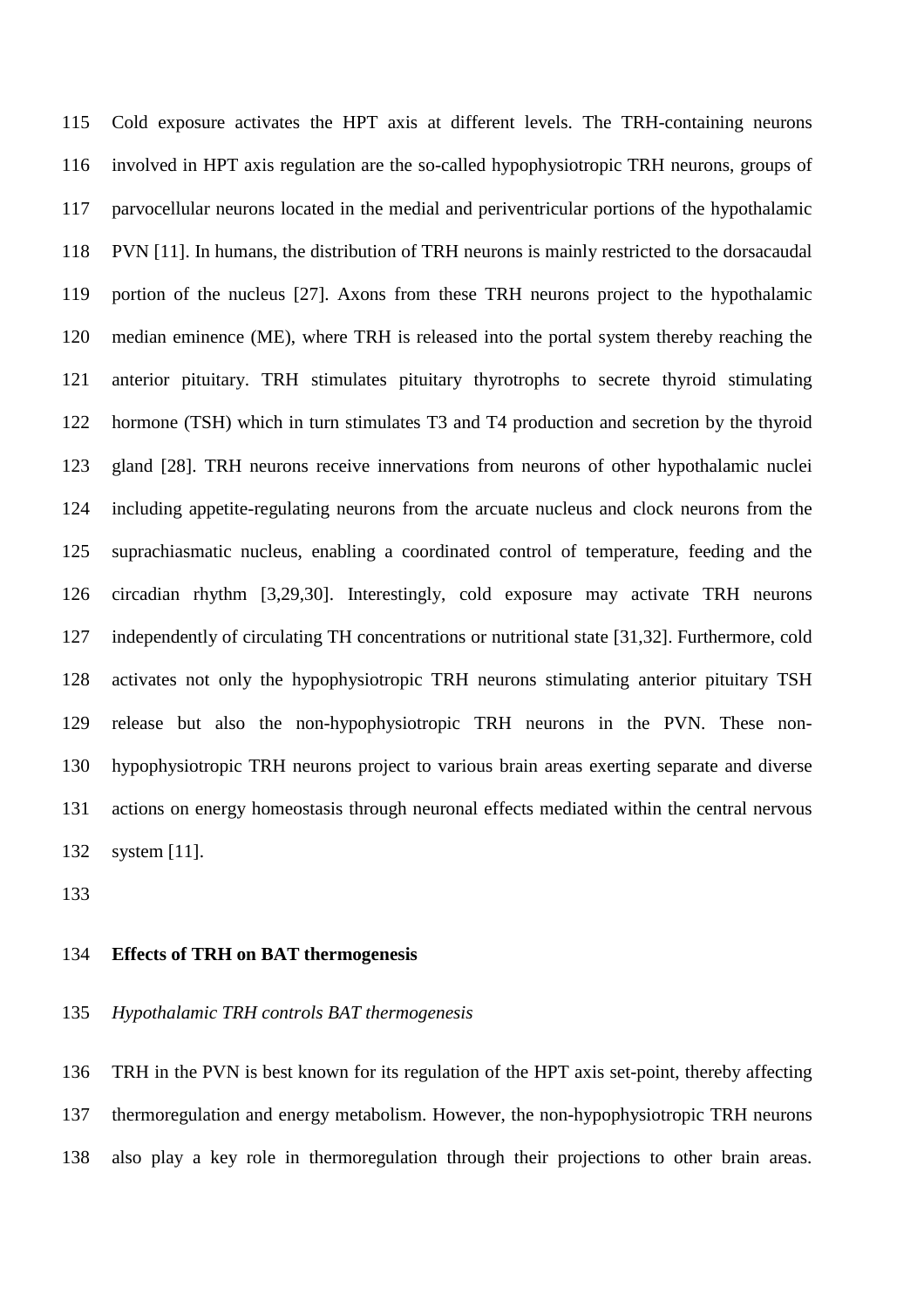Intracerebroventricular administration of TRH to Syrian Hamsters was shown to increase BAT activity and core temperature, without affecting circulating TH levels. These effects were attenuated by sympathetic denervation of BAT [33], suggesting a central effect mediated via the autonomic nervous system (ANS). In addition, a number of studies showed that TRH injections into the preoptic area of the anterior hypothalamus (POA), a well- recognized primary site for thermoregulation, causes hyperthermia in rats [34,35]. It has been demonstrated that TRH inhibits heat-sensitive neurons and activates cold-sensitive neurons [36] in the POA, a mechanism resulting in increased heat production and conservation. Interestingly, ablation of the POA did not block the TRH antagonism of pentobarbital- induced hypothermia, suggesting that sites other than the POA may also mediate the thermogenic effect of TRH [37]. Indeed, cold exposure greatly increased TRH mRNA and peptide expression in the PVN [38,39] thereby activating both hypophysiotropic and non- hypophysiotropic TRH neurons which strongly suggests a role for TRH neurons in body temperature regulation in response to cold. Moreover, TRH injections directly into other distinct hypothalamic areas including dorsal medial hypothalamus (DMH) and VMH have also been shown to induce hyperthermia [33]. TRH receptors and TRH-immunoreactive axon terminals are present in the PVN [40].

## *Systemic TRH administration activates BAT in humans*

 The involvement of TRH in the cold response is also indicated by the fact that TRH knockout mice showed cold intolerance, which could not be corrected by TH supplementation [41][9,37]. A recent study of Heinen et al. [42] evaluated the effect of an intravenous bolus 161 injection of TRH on BAT thermogenesis in humans in a randomize-controlled trial using  $^{18}F-$  FDG PET. They showed that 44% of the healthy volunteers who were pre-exposed to mild 163 cold, displayed clear increases of <sup>18</sup>F-FDG uptake in BAT after TRH compared to placebo.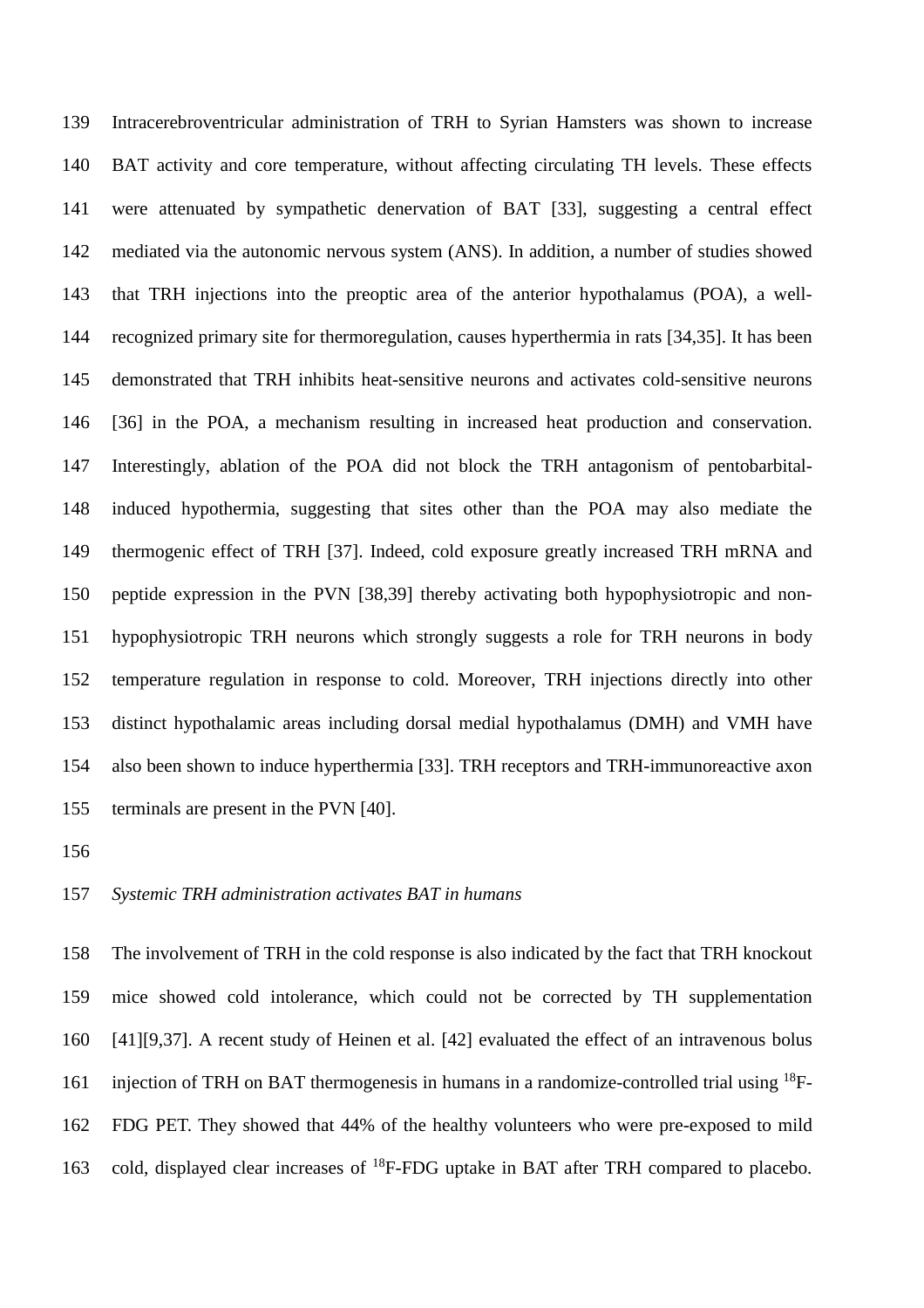164 This increase in  $^{18}$ F-FDG uptake was not paralleled by any changes in plasma TH. The exact mechanism of BAT activation induced by systemic TRH is still unknown, however, evidence from animal studies suggest a central effect of TRH acting through the hypothalamus [33,34].

## **Systemic effects of intrahypothalamic TH**

 Although THs have major effects on energy metabolism and thermoregulation by directly acting on peripheral organs such as adipose tissue and muscle, an increasing number of studies demonstrated neural effects of THs acting within the hypothalamus. The hypothalamus contains a number of nuclei containing anatomically and functionally clustered neurons that sense and integrate metabolic information from the body. Some of these nuclei project to hypothalamic premotor neurons enabling a fast response via autonomic outflow to peripheral organs [43]. Thyroid hormone receptors, transporters and deiodinases are widely expressed in the hypothalamus, providing a substrate for TH to regulate energy metabolism via intrahypothalamic effects [44,45].

# *T3 in the PVN controls glucose metabolism*

 Increased energy expenditure during cold is accompanied by increased glucose and fatty acid oxidation. Thyrotoxicosis is known to increase hepatic glucose production (EGP) as well as lipolysis and proteolysis, thereby providing substrates required for the concomitant increase in energy expenditure [46,47]. Intriguingly, thyrotoxicosis has also been associated with increased sympathetic nerves activity [48]. Earlier studies from our lab demonstrated that the stimulation of EGP by thyrotoxicosis was mediated in part via the sympathetic nervous system, as selective hepatic sympathetic denervation diminished the increase in EGP induced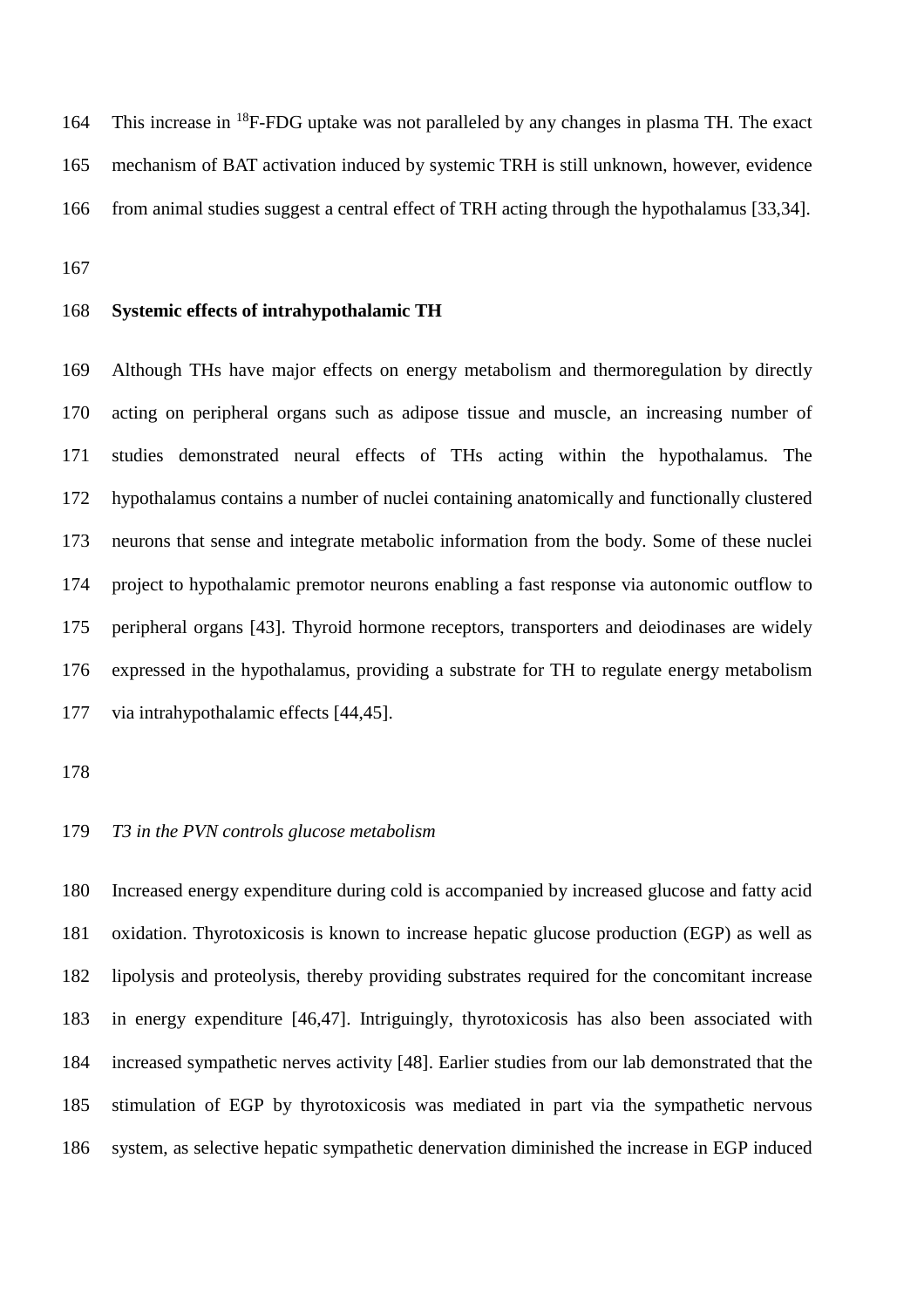by thyrotoxicosis [49]. These neurally mediated effects of T3 on glucose were shown to be mediated by the hypothalamus. Local administration of T3 via microdialysis in the PVN increased plasma glucose as well as EGP, without affecting circulating T3 levels. Selective hepatic sympathectomy prevented these effects indicating that intrahypothalamic T3 regulates hepatic glucose production by a sympathetic pathway from the PVN [50,51]. It is unknown at present if this pathway is stimulated simultaneously with a cold challenge.

## *T3 in the VMH controls BAT thermogenesis*

 There is increasing interest in the relationship between intrahypothalamic T3, increased sympathetic tone and BAT activation. The first indication for a close correlation between T3 and sympathetic signaling to BAT came from mice with a mutant TRα1 which showed increased sympathetic activity and a hypermetabolic phenotype. Functional blockade of sympathetic signaling normalized BAT thermogenesis in these mice, suggesting a sympathetic regulation of BAT activation by TH [52]. This hypothesis was confirmed and elegantly expanded by subsequent studies from Lopez *et al* [53]. They showed increased SNS activity and increased thermogenic markers in BAT after administration of T3 in the VMH [53]. These effects were reversed by pharmacological blockade of the SNS. The T3 induced sympathetic activation of BAT was further shown to be mediated by *de novo* lipogenesis and inactivation of AMP-activated protein kinase in the VMH. Indeed, acute injections of T3 directly into the VMH resulted in a rapid increase in sympathetic nerve activity towards BAT. Mittag *et al*. showed in mice that intracerebroventricular T3 administration using mini- pumps for a number of days resulted in increased oxygen consumption and body temperature only during the dark phase, effects that were dependent upon UCP1 [54]. In line with these observations, mice with a deficiency of the T3 inactivating enzyme type 3 deiodinase (D3)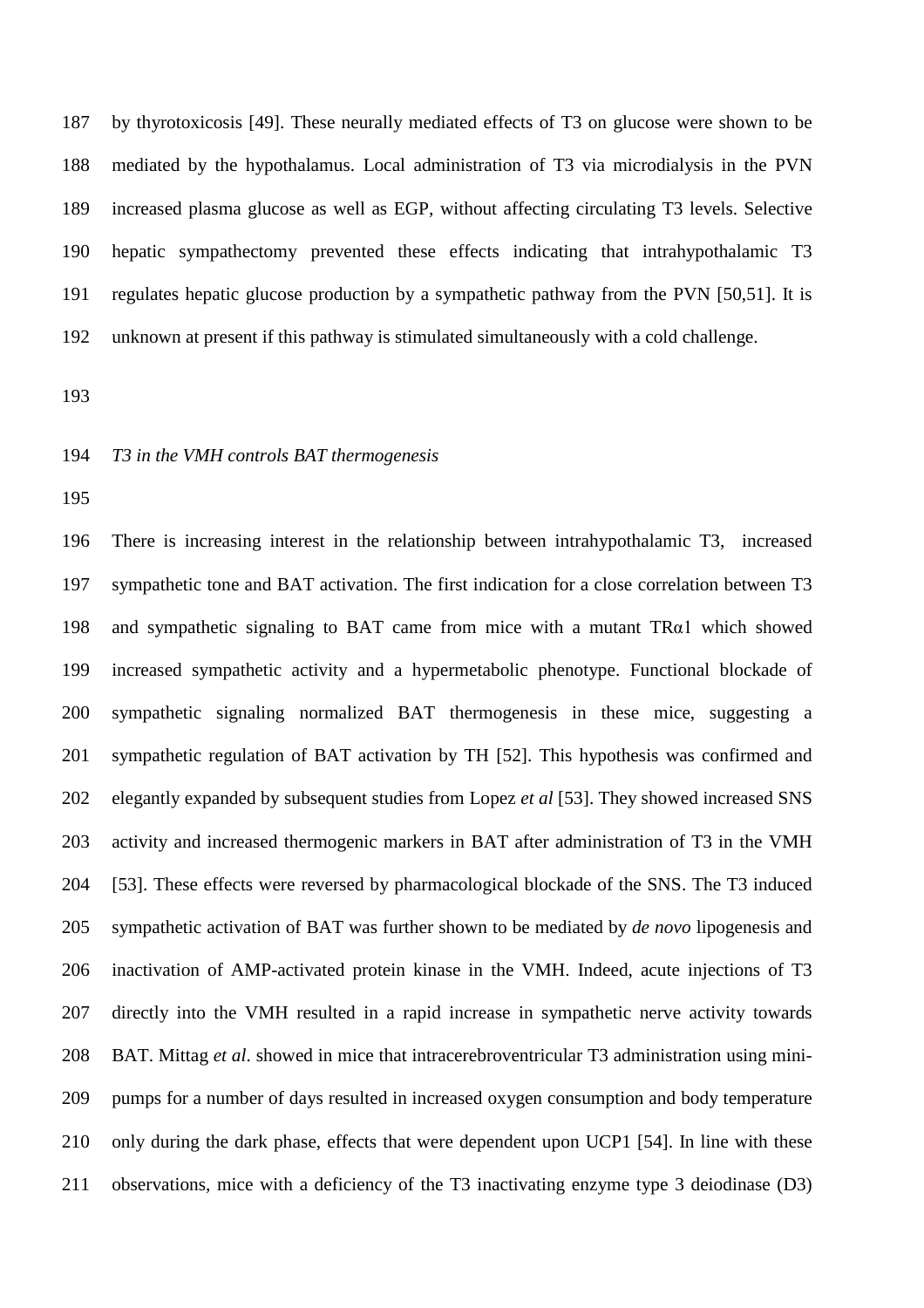revealed elevated locomotor activity and energy expenditure leading to lower body weight. Histologic examination showed reduced adipocyte size in WAT and BAT, but unaltered UCP1 mRNA expression. Based on these observations it was proposed that the hyper- metabolic phenotype was secondary to an increased TH action in the hypothalamus despite lower circulating TH concentrations [55]. Together, these studies demonstrated an important role for central T3 in regulating BAT thermogenesis.

*T3 in the AHA controls cardiovascular function*

 TH status is also linked with cardiovascular function by direct effects of T3 on sino-atrial node firing and by indirect actions via the autonomic nervous system. Thus, hyperthyroid patients often display enhanced cardiac contractility, while hypothyroidism may induce reduced cardiac output and bradycardia (for review see [56]). However, more recent studies on TH control of cardiovascular function revealed an additional central mechanism originating in the hypothalamus. Mittag *et al.* reported that mice expressing the mutant TRα1 exhibit a slight decrease in heart rate and a severely impaired cardiovascular response to stress or an environmental temperature challenge. This cardiac dysfunction in TRα1 mutant mice was found to be due to an unbalanced sympatho-vagal tone from the brain [57]. Further studies indicated that a previously unknown population of parvalbuminergic neurons in the anterior hypothalamus (AHA) may be responsible for this dysregulation of heart function. Stereotaxic ablation of these neurons resulted in hypertension and temperature-dependent tachycardia. Interestingly, electrophysiological recordings indicated that these parvalbuminergic neurons display intrinsic temperature sensitivity while a majority is sensitive to TH treatment, suggesting an interactive regulation between cardiovascular function and body temperature by TH [58].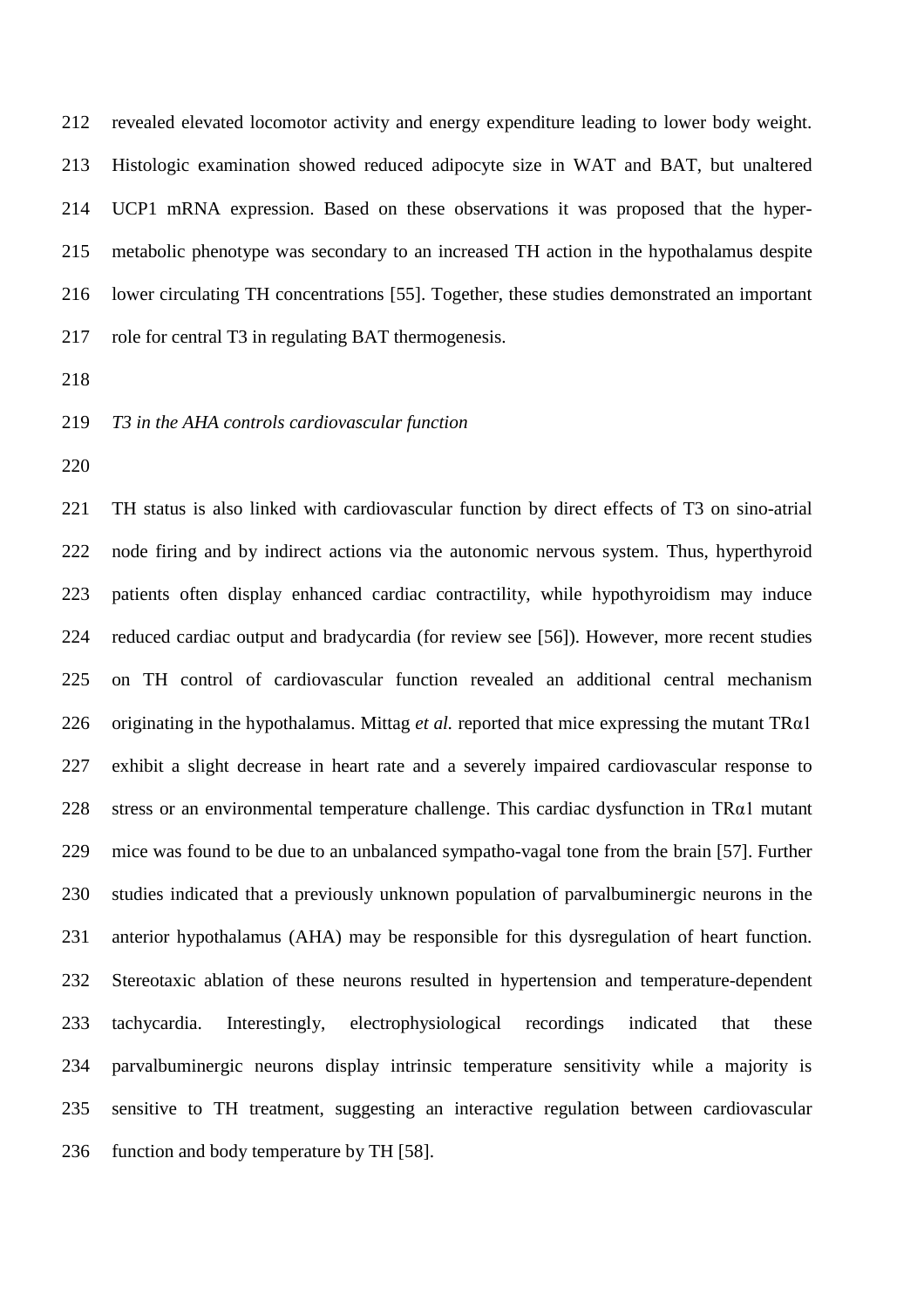# *T3 in the ARC controls feeding*

 Thyrotoxicosis induced increased food intake accompanied by increased hypothalamic neuropeptide Y (NPY) mRNA and decreased hypothalamic pro-opiomelanocortin (POMC) mRNA expression [59]. Mice lacking the T3 inactivating enzyme D3, presumably leading to increased hypothalamic T3 levels, showed increased NPY and decreased POMC gene expression [55]. Accordingly, direct T3 administration in the ARC resulted in increased feeding, a mechanism involving up-regulation of the hypothalamic mammalian target of rapamycin (mTOR) signaling pathway [60]. Interestingly, TH induced orexigenic effects were linked with thermogenic pathways in the hypothalamus. Other studies showed that fasting increased hypothalamic D2 activity and, thereby, local T3 production. Elevated T3 in ARC appeared to accelerate UCP2-dependent mitochondrial uncoupling in NPY/AgRP neurons, leading to consequent rebound feeding following food deprivation [61]. The observation that TH regulates POMC expression in the Arc may be relevant for cold induced BAT thermogenesis as a recent study showed that cold exposure induces autophagy in hypothalamic POMC neurons, which is necessary to activate lipophagy in BAT and liver through the sympathetic network favoring cold induced thermogenesis [62].

## *Acute versus chronic effects of intrahypothalamic T3*

 The experiments involving intrahypothalamic T3 administration to modulate neural regulation of energy metabolism were mostly performed using an experimental design that only allows the investigation of acute effects, with a time range from minutes to hours. We therefore aimed to develop a model for intrahypothalamic T3 administration in a more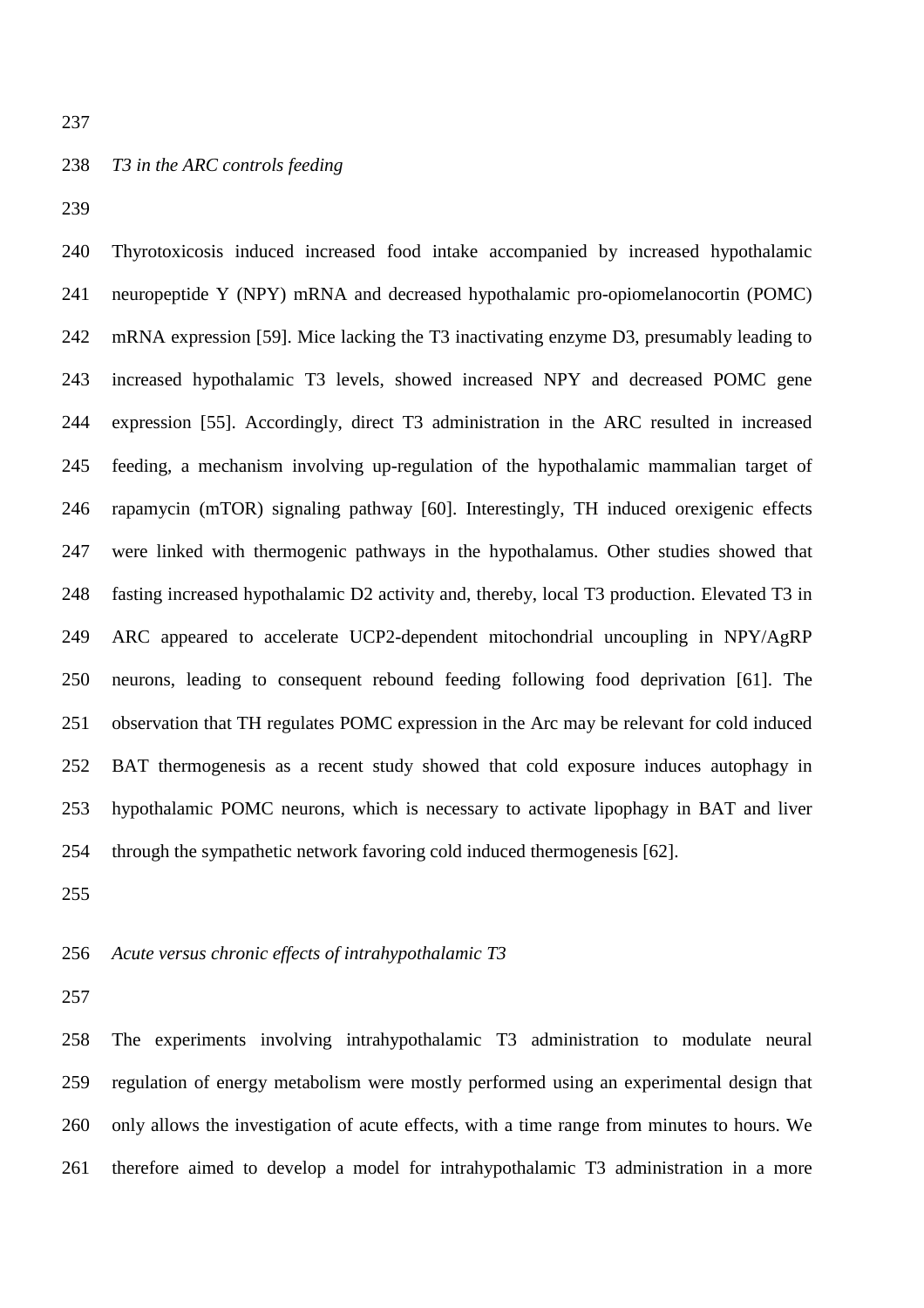chronic setting to study metabolic effects of longer lasting T3 exposure. This is of clinical relevance as some of the metabolic complications of thyrotoxicosis, such as weight loss and bone loss, occur after long-term exposure to TH excess. To this end, we designed an 265 experimental protocol using T3-containing beeswax pellets that showed stable T3 release (~5 nmol/L) for 4 weeks *in vitro*. Bilateral implantation of these T3 pellets locally in the PVN or VMH of rats resulted in selectively increased T3 concentrations either in the PVN or VMH region for 28 days. Increased local T3 concentrations were shown to increase mRNA expression of T3-responsive genes. As expected, after placement of T3-containing pellets in the PVN, plasma T3 and T4 decreased, while there was no change in plasma TH after placement of T3-containing pellets in the VMH. Thus, our model is valid to selectively and chronically deliver T3 to specific hypothalamic nuclei [63]. However, surprisingly, body weight, food intake, and body temperature were not changed after T3 administration in the PVN or VMH for 28 days despite these nuclei-specific changes. In addition, no effects on energy expenditure, locomotor activity, or respiratory exchange rate were present upon 7 days of intrahypothalamic T3 administration. In view of the substantial metabolic effects by acute T3 treatment, our results imply that the effects of intrahypothalamic T3 on metabolism largely depend on the duration of treatment [64]. In line with our results, other showed that the effects of central TH administration on sleep were not only dose- but also time- dependent. An intermediate dose, but not a high dose of T3 in the preoptic area (POA) of euthyroid rats changed EEG-defined sleep patterns. These central T3 effects on sleep occurred only after acute (hours) but not after chronic (days) T3 treatment [65,66]. An overview of the differential effects of acute and chronic intrahypothalamic T3 administration on energy metabolism is given in Figure 2.

 Although the mechanism behind the differential effects of acute and chronic intrahypothalamic T3 administration is currently unknown, several theoretical possibilities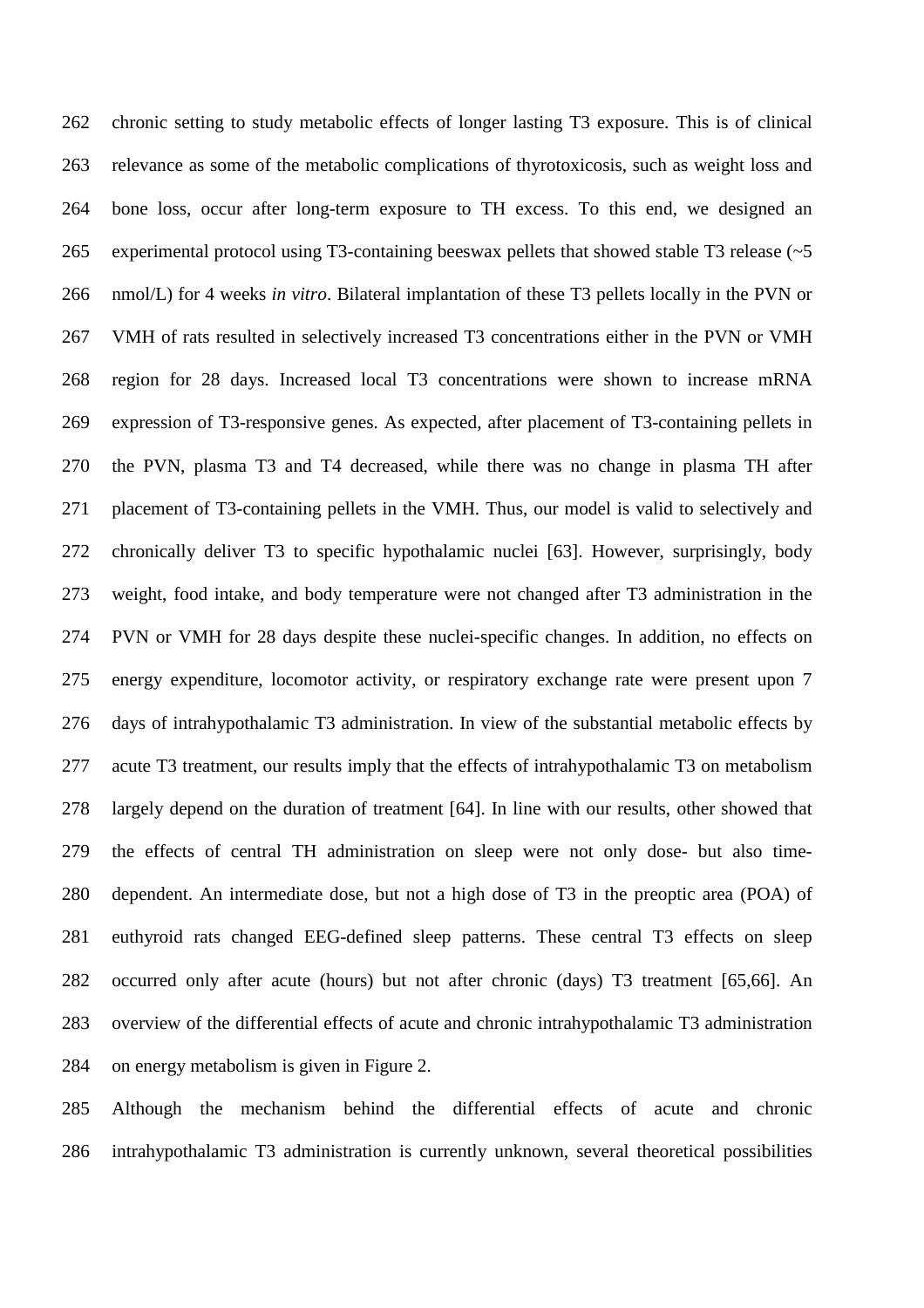exist. First, modulation of intrahypothalamic T3 may trigger a neural response in autonomic outflow to metabolic organs that is temporary, thereby modulating the classical TR-mediated and longer lasting endocrine effects of T3 in the periphery. Second, local non-genomic actions of T3 may account for acute effects of intrahypothalamic T3 while chronic T3 exposure may be mediated by intrahypothalamic TRs which may be downregulated upon long-term T3 exposure [67,68]. Finally, the adult hypothalamus maintains neuronal plasticity. For instance, leptin may stimulate neurite growth of NPY and POMC neurons in ARC [69]. Hence, chronic T3 administration in the hypothalamus may result in structural and/or functional adaptations which mask or counteract the metabolic changes observed during acute T3 administration. At present, however, there is no evidence available to support any of these possibilities.

## **Summary and conclusions**

 For many decades, thyroid hormone has been known to be critically involved in key metabolic processes including energy expenditure and heat preservation in response to cold. TH regulates both obligatory thermogenesis by increasing basal metabolic rate and adaptive thermogenesis by targeting BAT, WAT and skeletal muscle. TH also regulates hepatic glucose production, cardiac function and feeding which are all key metabolic responses in the cold defense. Recent and compelling evidence has shown many of these effects of TH are mediated through the hypothalamus via the ANS. However, differential metabolic effects between acute and chronic intrahypothalamic T3 treatment paradigms urge us to further explore the central mechanisms involved in these neural effects of thyroid hormone. In addition to T3, TRH is also a key regulator of BAT thermogenesis and cold defense, effects that are likely mediated also via the hypothalamus.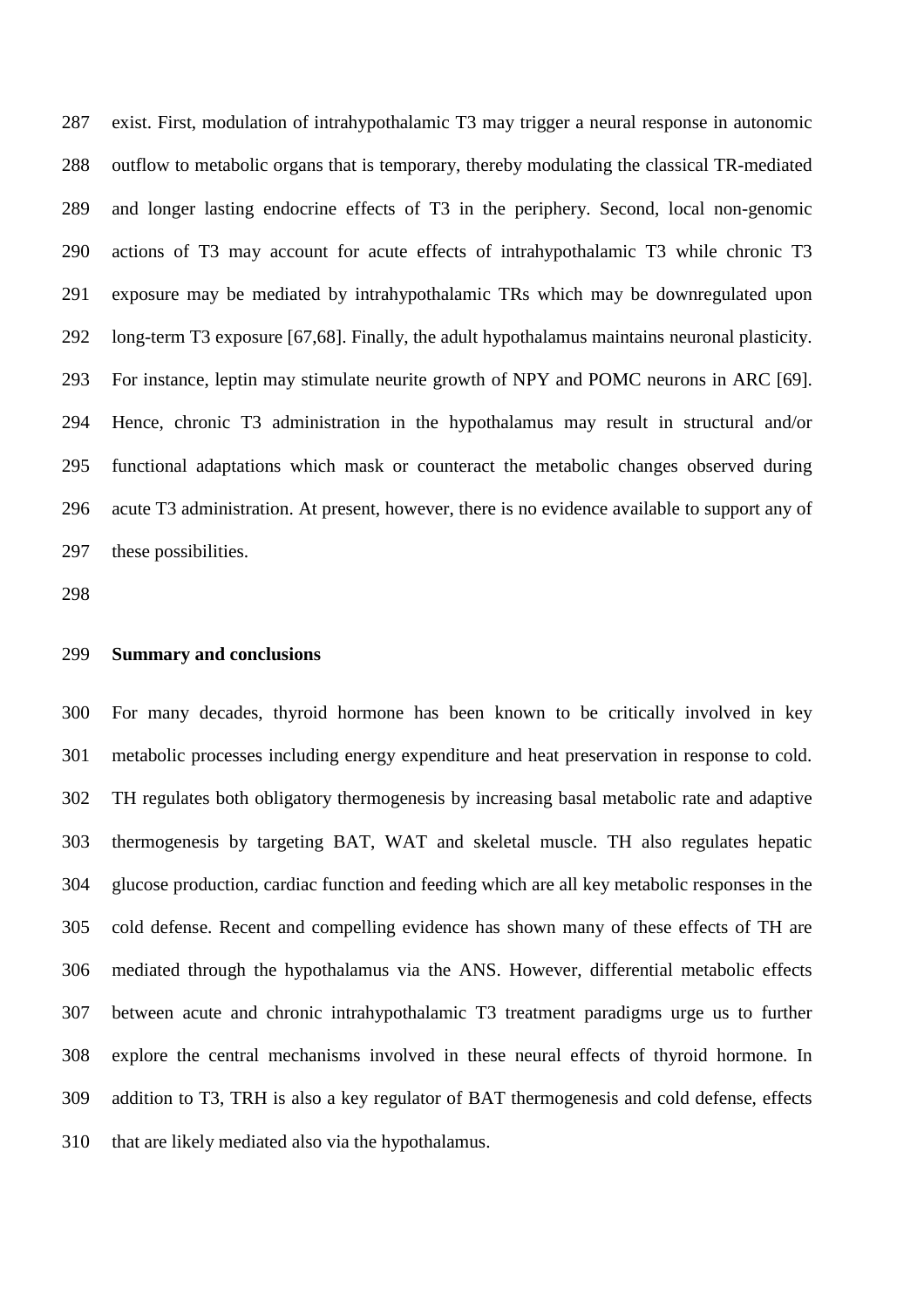## **Figure legend**



 Figure 1: Diagram for combined central and systemic regulation of thermogenesis by TRH and thyroid hormone. AHA: anterior hypothalamus, VMH: ventral medial hypothalamus, PVN: paraventricular nucleus, TRH: thyrotropin-release hormone, TSH: thyroid stimulating hormone, HPT: hypothalamus-pituitary-thyroid gland, ANS: autonomic nervous system, BAT: brown adipose tissue, WAT: white adipose tissue, NE: norepinephrine, AR: adrenergic receptor, TR: thyroid hormone receptor, D2: type 2 deiodinase, UCP: uncoupling protein, GC-1:thyroid hormone receptors agonist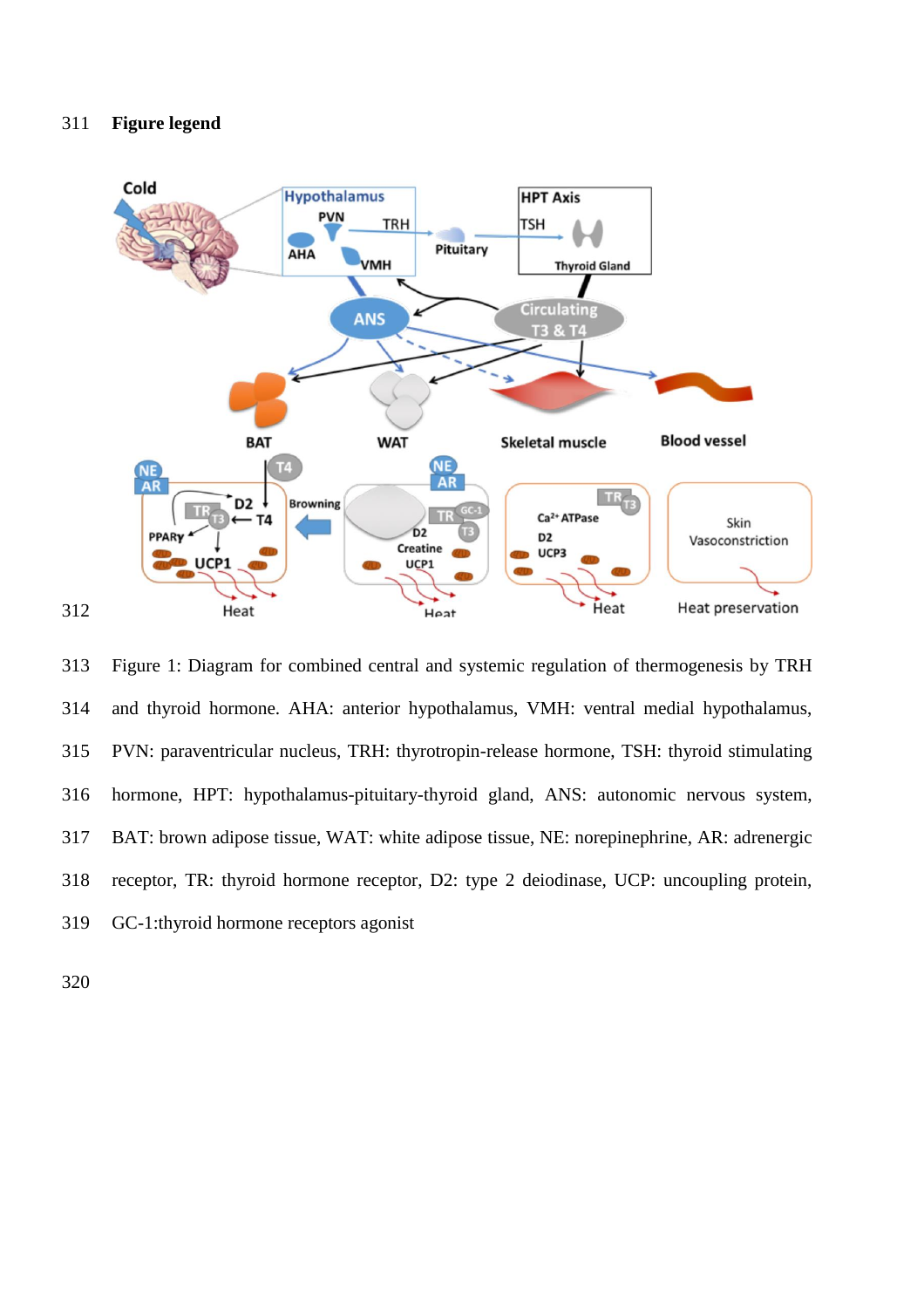

 Figure 2: Scheme summarizing reported differential effects of acute vs chronic intrahypothalamic T3 administration on energy metabolism. Arc: arcuate nucleus, BAT: brown adipose tissue, ICV: intracerebroventricular compartment, POA: preoptic area, PVN: paraventricular nucleus, REM: rapid eye movement sleep, VMH: ventromedial nucleus. With permission from Zhang et al, Mol Cell Endocrinol, Elsevier, 2017 [9].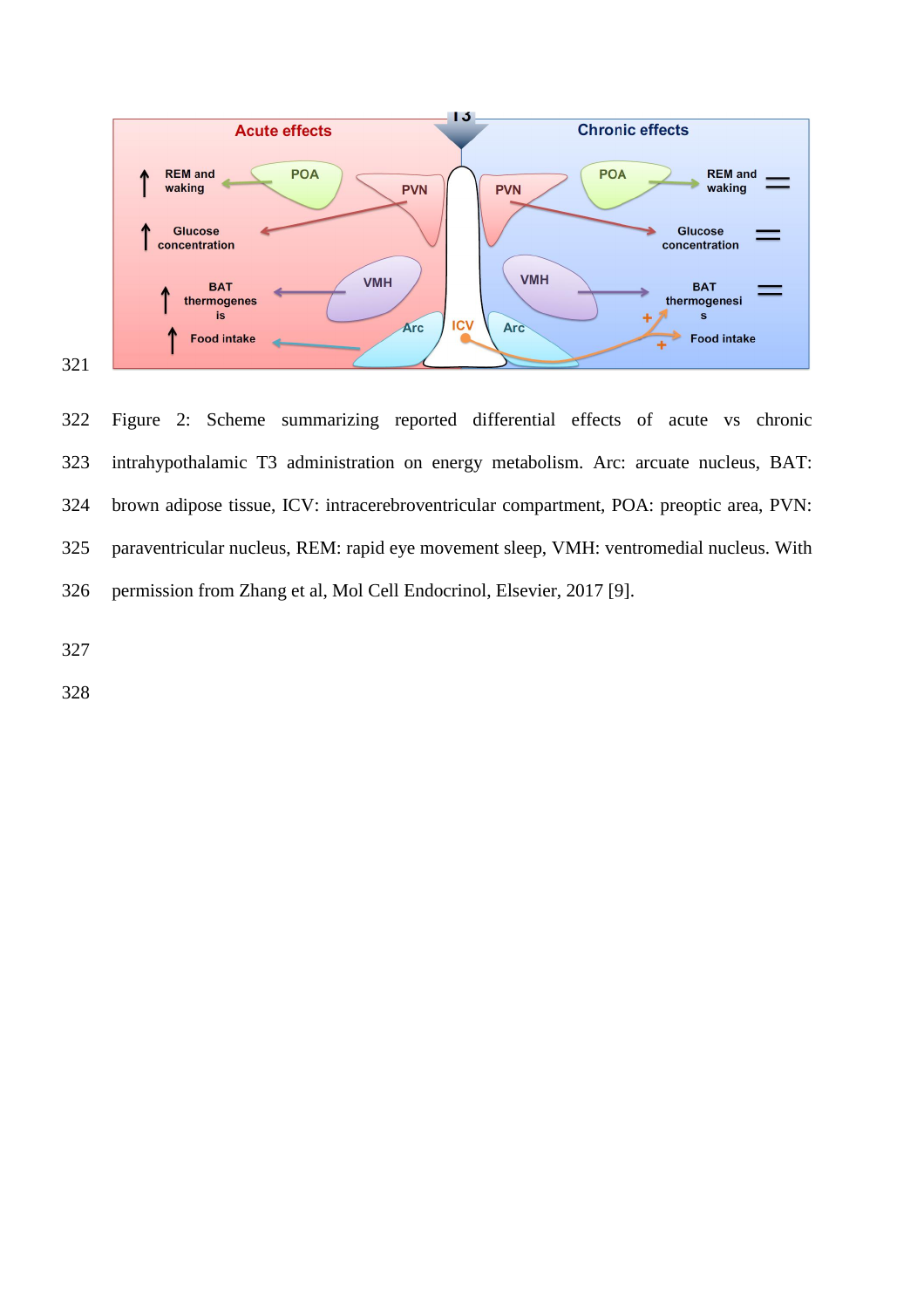Table 1 Main studies involving central actions of T3 on energy metabolism 329<br>330

| <b>Sites</b><br>brain | <b>of</b> | <b>Routes and duration</b>                                           | <b>BAT</b> | <b>Liver</b>                       | other findings                   |
|-----------------------|-----------|----------------------------------------------------------------------|------------|------------------------------------|----------------------------------|
|                       |           | {Lopez, 2010 #114}                                                   |            |                                    |                                  |
| <b>ICV</b>            |           | {Alvarez-Crespo, 2016<br>#2204}                                      |            |                                    |                                  |
|                       |           | {Martinez-Sanchez,<br>2017 #3141}                                    |            |                                    |                                  |
| <b>AHA</b>            |           | Developmental<br>dependent<br><b>TH</b><br>on<br>{Mittag, 2013 #888} |            |                                    |                                  |
| <b>POA</b>            |           | {Moffett, 2013 #2871}                                                |            |                                    |                                  |
| <b>PVN</b>            |           | {Klieverik,<br>2009<br><b>MD</b><br>#112}                            |            | Increased<br>glucose<br>production |                                  |
|                       |           | {Zhang, 2016 #2725}                                                  | No effect  | No effect                          | Suppressed<br><b>HPT</b><br>axis |
|                       |           | {Kong, 2004 #113}                                                    |            |                                    |                                  |
|                       |           | {Lopez, 2010 #114}                                                   |            |                                    |                                  |
| <b>VMH</b>            |           | {Zhang, 2016 #2725}                                                  | No effect  | No effect                          |                                  |
|                       |           | {Martinez-Sanchez,<br>2017 #3141}                                    |            |                                    |                                  |
|                       |           |                                                                      |            |                                    |                                  |
| <b>ARC</b>            |           | {Varela, 2012 #279}                                                  | No effect  |                                    | Increased<br>food<br>intake      |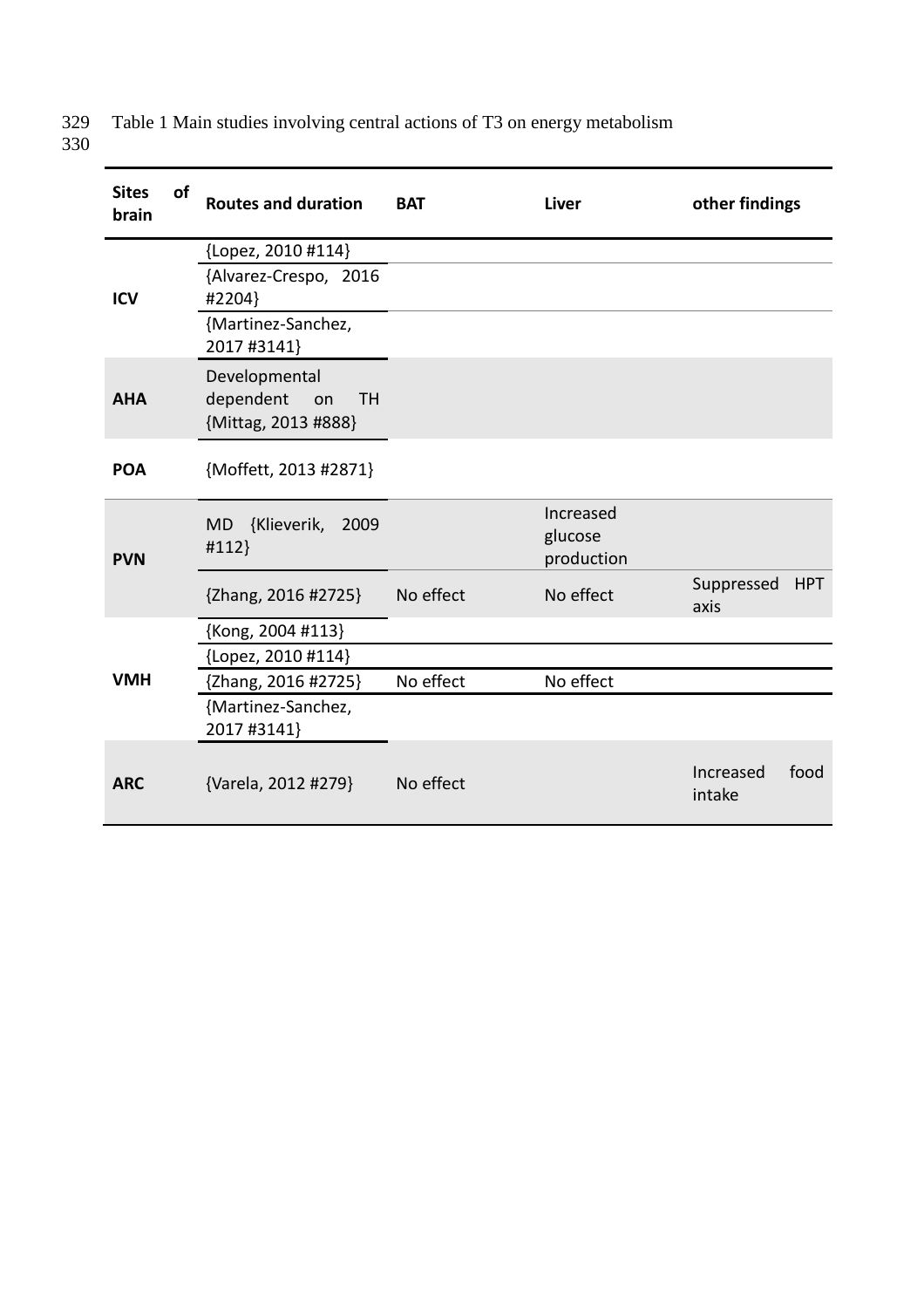# **Reference**

- 1 Silva JE: The thermogenic effect of thyroid hormone and its clinical implications. Annals of internal medicine 2003;139:205-213.
- 2 Joseph-Bravo P, Jaimes-Hoy L, Maria Uribe R, Charli JL: 60 YEARS OF NEUROENDOCRINOLOGY: TRH, the first hypophysiotropic releasing hormone isolated:
- control of the pituitary-thyroid axis. The Journal of endocrinology 2015;226:T85-T100.
- 3 Fliers E, Kalsbeek A, Boelen A: Beyond the fixed setpoint of the hypothalamus-
- pituitary-thyroid axis. European journal of endocrinology / European Federation of Endocrine
- Societies 2014;171:R197-208.
- 4 van der Spek AH, Fliers E, Boelen A: The classic pathways of thyroid hormone metabolism. Mol Cell Endocrinol 2017
- 5 Larsen PR, Zavacki AM: The role of the iodothyronine deiodinases in the physiology and pathophysiology of thyroid hormone action. European thyroid journal 2012;1:232-242.
- 6 Boelen A, Kwakkel J, Fliers E: Beyond low plasma T3: local thyroid hormone metabolism during inflammation and infection. Endocrine reviews 2011;32:670-693.
- 7 Boelen A, Wiersinga WM, Fliers E: Fasting-induced changes in the hypothalamus-pituitary-thyroid axis. Thyroid 2008;18:123-129.
- 8 Carvalho SD, Kimura ET, Bianco AC, Silva JE: Central role of brown adipose tissue thyroxine 5'-deiodinase on thyroid hormone-dependent thermogenic response to cold.
- Endocrinology 1991;128:2149-2159.
- 9 Zhang Z, Boelen A, Bisschop PH, Kalsbeek A, Fliers E: Hypothalamic effects of thyroid hormone. Mol Cell Endocrinol 2017
- 10 Martinez-Sanchez N, Alvarez CV, Ferno J, Nogueiras R, Dieguez C, Lopez M:
- Hypothalamic effects of thyroid hormones on metabolism. Best practice & research Clinical endocrinology & metabolism 2014;28:703-712.
- 11 Lechan RM, Fekete C: The TRH neuron: a hypothalamic integrator of energy metabolism. Prog Brain Res 2006;153:209-235.
- 12 Silva JE: Thermogenic mechanisms and their hormonal regulation. Physiological reviews 2006;86:435-464.
- 13 de Jesus LA, Carvalho SD, Ribeiro MO, Schneider M, Kim SW, Harney JW, Larsen PR,
- Bianco AC: The type 2 iodothyronine deiodinase is essential for adaptive thermogenesis in brown adipose tissue. J Clin Invest 2001;108:1379-1385.
- 14 Bianco AC, Maia AL, da Silva WS, Christoffolete MA: Adaptive activation of thyroid hormone and energy expenditure. Bioscience reports 2005;25:191-208.
- 15 Christoffolete MA, Linardi CC, de Jesus L, Ebina KN, Carvalho SD, Ribeiro MO,
- Rabelo R, Curcio C, Martins L, Kimura ET, Bianco AC: Mice with targeted disruption of the Dio2 gene have cold-induced overexpression of the uncoupling protein 1 gene but fail to increase brown adipose tissue lipogenesis and adaptive thermogenesis. Diabetes 2004;53:577-584.
- 16 Solmonson A, Mills EM: Uncoupling Proteins and the Molecular Mechanisms of Thyroid Thermogenesis. Endocrinology 2016;157:455-462.
- 17 Kazak L, Chouchani ET, Jedrychowski MP, Erickson BK, Shinoda K, Cohen P,
- Vetrivelan R, Lu GZ, Laznik-Bogoslavski D, Hasenfuss SC, Kajimura S, Gygi SP, Spiegelman BM: A creatine-driven substrate cycle enhances energy expenditure and
- thermogenesis in beige fat. Cell 2015;163:643-655.
- 18 Branco M, Ribeiro M, Negrao N, Bianco AC: 3,5,3'-Triiodothyronine actively stimulates
- UCP in brown fat under minimal sympathetic activity. The American journal of physiology
- 1999;276:E179-187.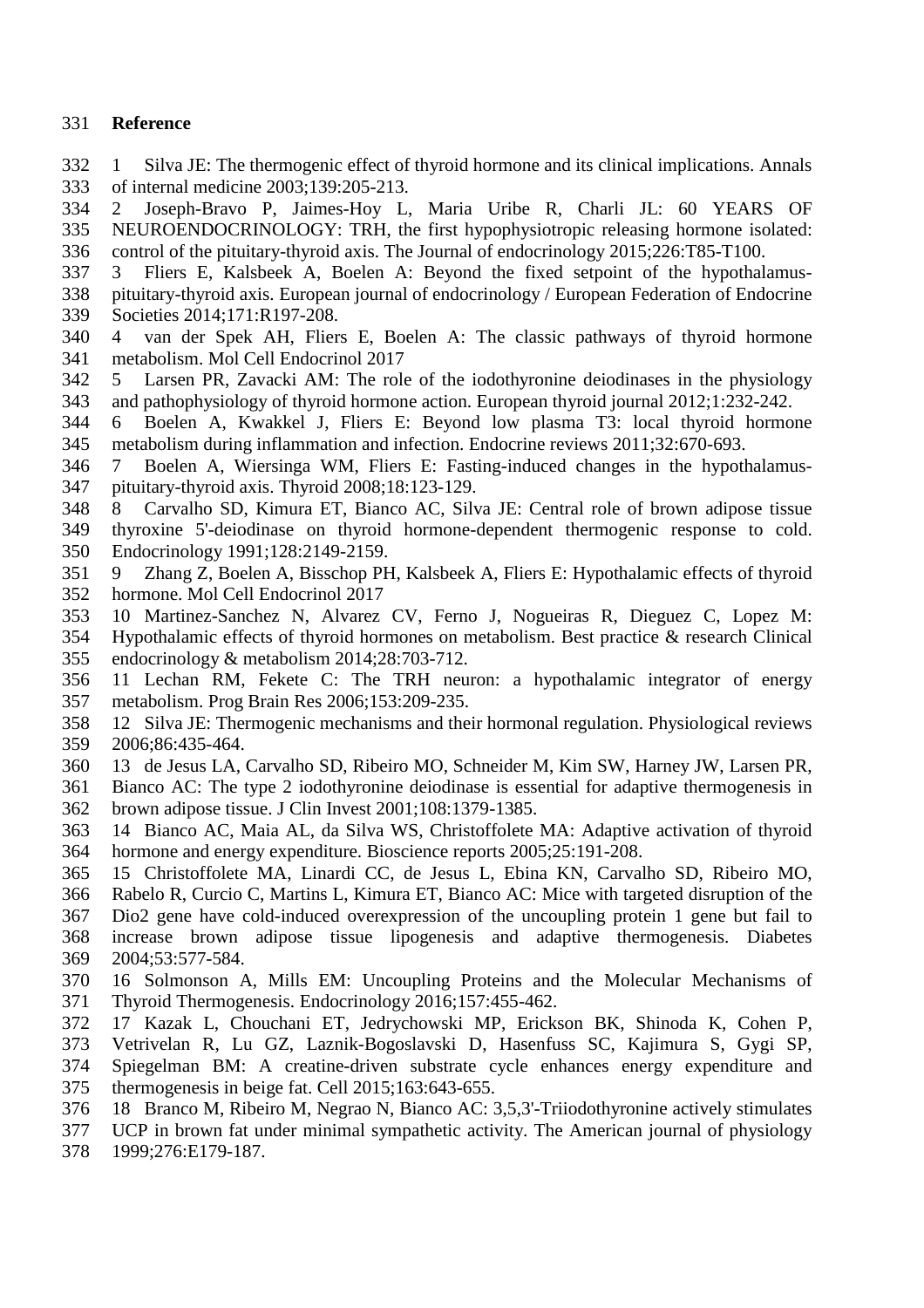- 19 Liang H, Ward WF: PGC-1alpha: a key regulator of energy metabolism. Adv Physiol Educ 2006;30:145-151.
- 20 Lin JZ, Martagon AJ, Cimini SL, Gonzalez DD, Tinkey DW, Biter A, Baxter JD, Webb
- P, Gustafsson JA, Hartig SM, Phillips KJ: Pharmacological Activation of Thyroid Hormone
- Receptors Elicits a Functional Conversion of White to Brown Fat. Cell reports 2015;13:1528- 1537.
- 21 Martinez-Sanchez N, Moreno-Navarrete JM, Contreras C, Rial-Pensado E, Ferno J, Nogueiras R, Dieguez C, Fernandez-Real JM, Lopez M: Thyroid hormones induce browning
- of white fat. The Journal of endocrinology 2017;232:351-362. 22 Weiner J, Hankir M, Heiker JT, Fenske W, Krause K: Thyroid hormones and browning
- of adipose tissue. Mol Cell Endocrinol 2017
- 23 Gong DW, He Y, Karas M, Reitman M: Uncoupling protein-3 is a mediator of thermogenesis regulated by thyroid hormone, beta3-adrenergic agonists, and leptin. The Journal of biological chemistry 1997;272:24129-24132.
- 24 Simonides WS, Thelen MH, van der Linden CG, Muller A, van Hardeveld C:
- Mechanism of thyroid-hormone regulated expression of the SERCA genes in skeletal muscle: implications for thermogenesis. Bioscience reports 2001;21:139-154.
- 25 Gong DW, Monemdjou S, Gavrilova O, Leon LR, Marcus-Samuels B, Chou CJ, Everett
- C, Kozak LP, Li C, Deng C, Harper ME, Reitman ML: Lack of obesity and normal response to fasting and thyroid hormone in mice lacking uncoupling protein-3. The Journal of biological chemistry 2000;275:16251-16257.
- 26 Warner A, Rahman A, Solsjo P, Gottschling K, Davis B, Vennstrom B, Arner A, Mittag J: Inappropriate heat dissipation ignites brown fat thermogenesis in mice with a mutant thyroid hormone receptor alpha1. Proc Natl Acad Sci U S A 2013;110:16241-16246.
- 27 Fliers E, Noppen NW, Wiersinga WM, Visser TJ, Swaab DF: Distribution of thyrotropin-releasing hormone (TRH)-containing cells and fibers in the human hypothalamus. The Journal of comparative neurology 1994;350:311-323.
- 28 Joseph-Bravo P, Jaimes-Hoy L, Uribe RM, Charli JL: 60 YEARS OF NEUROENDOCRINOLOGY: TRH, the first hypophysiotropic releasing hormone isolated: control of the pituitary-thyroid axis. The Journal of endocrinology 2015;226:T85-T100.
- 29 Kalsbeek A, Kreier F, Fliers E, Sauerwein HP, Romijn JA, Buijs RM: Minireview: Circadian control of metabolism by the suprachiasmatic nuclei. Endocrinology 2007;148:5635-5639.
- 30 Machado FSM, Zhang Z, Su Y, de Goede P, Jansen R, Foppen E, Coimbra CC, Kalsbeek
- A: Time-of-Day Effects on Metabolic and Clock-Related Adjustments to Cold. Frontiers in
- endocrinology 2018;9
- 31 Zoeller RT, Kabeer N, Albers HE: Cold exposure elevates cellular levels of messenger
- ribonucleic acid encoding thyrotropin-releasing hormone in paraventricular nucleus despite
- elevated levels of thyroid hormones. Endocrinology 1990;127:2955-2962.
- 32 Jaimes-Hoy L, Joseph-Bravo P, de Gortari P: Differential response of TRHergic neurons
- of the hypothalamic paraventricular nucleus (PVN) in female animals submitted to food-restriction or dehydration-induced anorexia and cold exposure. Hormones and behavior
- 2008;53:366-377.
- 33 Shintani M, Tamura Y, Monden M, Shiomi H: Thyrotropin-releasing hormone induced
- thermogenesis in Syrian hamsters: site of action and receptor subtype. Brain Res 2005;1039:22-29.
- 34 Salzman SK, Beckman AL: Effects of thyrotropin releasing hormone on hypothalamic
- thermosensitive neurons of the rat. Brain research bulletin 1981;7:325-332.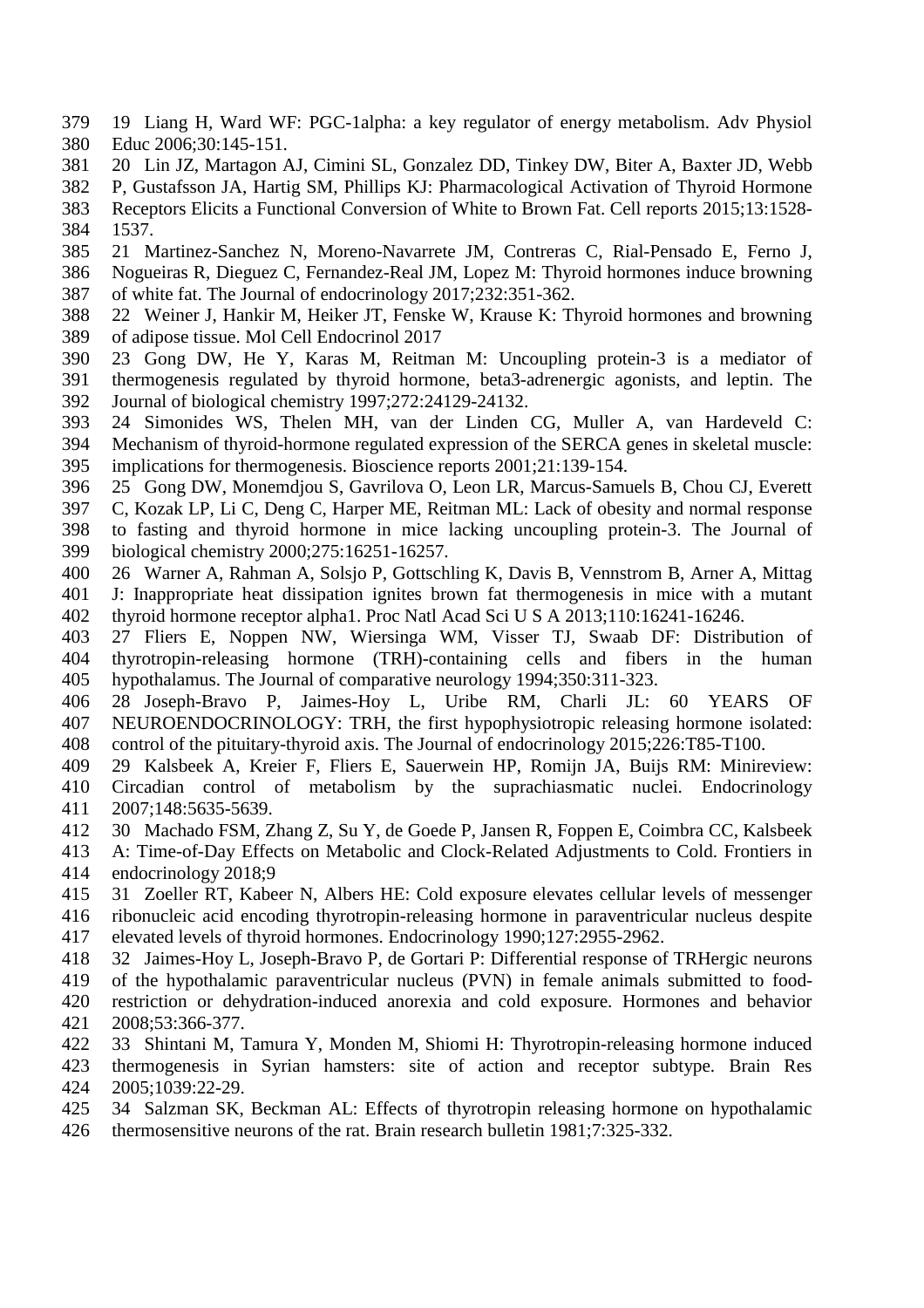- 35 Chi ML, Lin MT: Involvement of adrenergic receptor mechanisms within hypothalamus in the fever induced by amphetamine and thyrotropin-releasing hormone in the rat. Journal of
- neural transmission 1983;58:213-222.
- 36 Hori T, Yamasaki M, Asami T, Koga H, Kiyohara T: Responses of anterior hypothalamic-preoptic thermosensitive neurons to thyrotropin releasing hormone and
- cyclo(His-Pro). Neuropharmacology 1988;27:895-901.
- 37 Ishikawa K, Suzuki M: Antagonism by Thyrotropin-Releasing-Hormone (Trh) of
- Pentobarbital-Induced Hypothermia in Rats with Brain-Lesions. Experientia 1986;42:1029- 1031.
- 38 Cabral A, Valdivia S, Reynaldo M, Cyr NE, Nillni EA, Perello M: Short-term cold exposure activates TRH neurons exclusively in the hypothalamic paraventricular nucleus and raphe pallidus. Neurosci Lett 2012;518:86-91.
- 39 Perello M, Stuart RC, Vaslet CA, Nillni EA: Cold exposure increases the biosynthesis and proteolytic processing of prothyrotropin-releasing hormone in the hypothalamic paraventricular nucleus via beta-adrenoreceptors. Endocrinology 2007;148:4952-4964.
- 40 Kiss J, Halasz B: Ultrastructural analysis of the innervation of TRH-immunoreactive
- neuronal elements located in the periventricular subdivision of the paraventricular nucleus of the rat hypothalamus. Brain Res 1990;532:107-114.
- 41 Yamada M, Satoh T, Mori M: Mice lacking the thyrotropin-releasing hormone gene: what do they tell us? Thyroid 2003;13:1111-1121.
- 42 Heinen CA, Zhang Z, Klieverik LP, De Wit TC, Poel E, Yaqub M, Boelen A, Kalsbeek
- A, Bisschop PH, Van Trotsenburg P, Verberne H, Booij J, Fliers E: Effects of Intravenous
- Thyrotropin Releasing Hormone on 18F-Fluorodeoxyglucose Uptake in Human Brown
- Adipose Tissue: A Randomized Controlled Trial. European Journal of Endocrinology 2018; In press.
- 43 Kalsbeek A, Bruinstroop E, Yi CX, Klieverik LP, La Fleur SE, Fliers E: Hypothalamic
- control of energy metabolism via the autonomic nervous system. Annals of the New York Academy of Sciences 2010;1212:114-129.
- 44 Mayerl S, Muller J, Bauer R, Richert S, Kassmann CM, Darras VM, Buder K, Boelen A,
- Visser TJ, Heuer H: Transporters MCT8 and OATP1C1 maintain murine brain thyroid hormone homeostasis. J Clin Invest 2014;124:1987-1999.
- 45 Lechan RM, Fekete C: Role of thyroid hormone deiodination in the hypothalamus. Thyroid 2005;15:883-897.
- 46 Dimitriadis GD, Raptis SA: Thyroid hormone excess and glucose intolerance.
- Experimental and clinical endocrinology & diabetes : official journal, German Society of
- Endocrinology [and] German Diabetes Association 2001;109 Suppl 2:S225-239.
- 47 Klieverik LP, Coomans CP, Endert E, Sauerwein HP, Havekes LM, Voshol PJ, Rensen PC, Romijn JA, Kalsbeek A, Fliers E: Thyroid hormone effects on whole-body energy homeostasis and tissue-specific fatty acid uptake in vivo. Endocrinology 2009;150:5639-
- 5648.
- 48 Eustatia-Rutten CF, Corssmit EP, Heemstra KA, Smit JW, Schoemaker RC, Romijn JA,
- Burggraaf J: Autonomic nervous system function in chronic exogenous subclinical thyrotoxicosis and the effect of restoring euthyroidism. The Journal of clinical endocrinology
- and metabolism 2008;93:2835-2841.
- 49 Klieverik LP, Sauerwein HP, Ackermans MT, Boelen A, Kalsbeek A, Fliers E: Effects of
- thyrotoxicosis and selective hepatic autonomic denervation on hepatic glucose metabolism in
- rats. Am J Physiol Endocrinol Metab 2008;294:E513-520.
- 50 Klieverik LP, Janssen SF, van Riel A, Foppen E, Bisschop PH, Serlie MJ, Boelen A,
- Ackermans MT, Sauerwein HP, Fliers E, Kalsbeek A: Thyroid hormone modulates glucose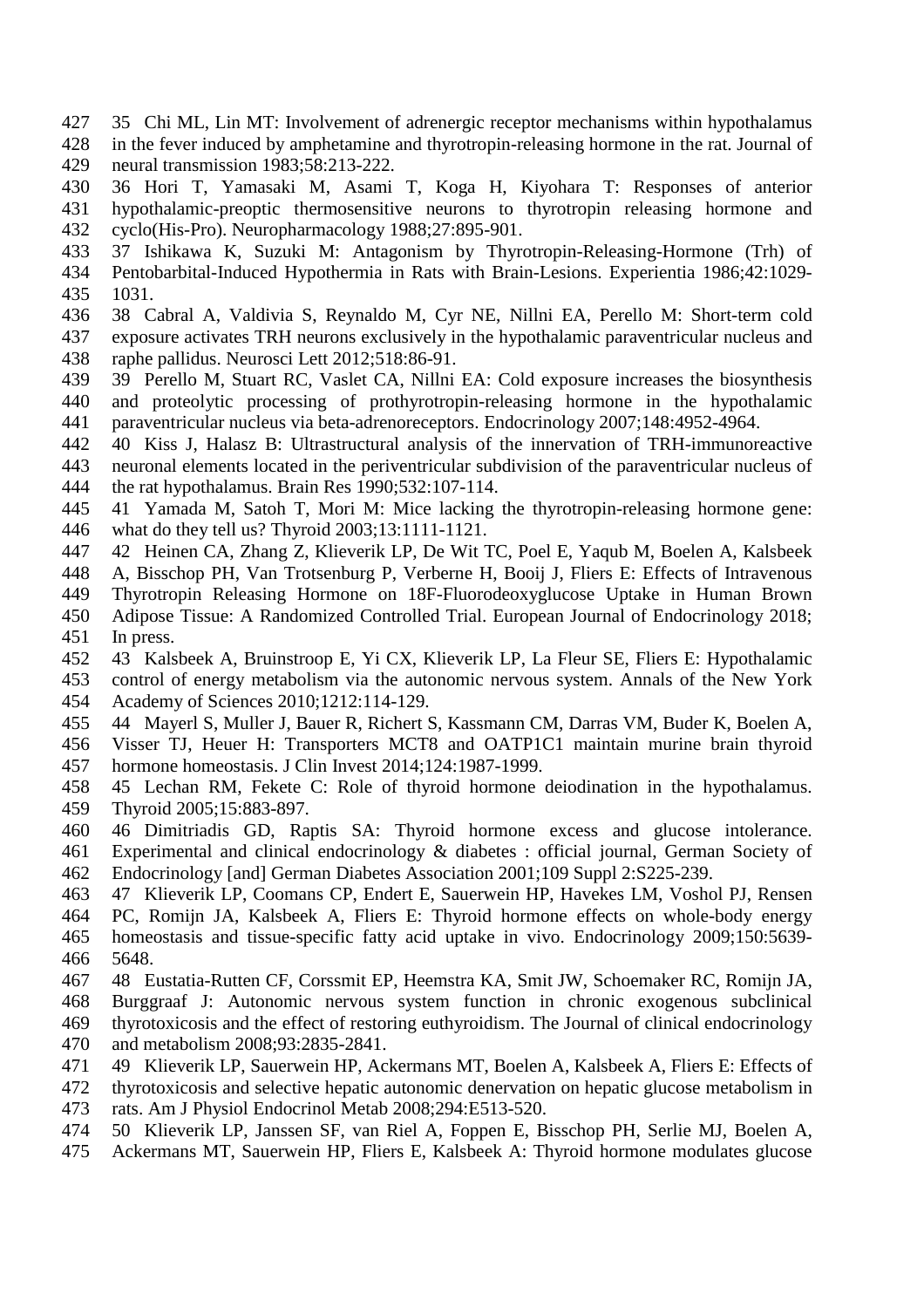- production via a sympathetic pathway from the hypothalamic paraventricular nucleus to the liver. Proc Natl Acad Sci U S A 2009;106:5966-5971.
- 51 Fliers E, Klieverik LP, Kalsbeek A: Novel neural pathways for metabolic effects of thyroid hormone. Trends Endocrinol Metab 2010;21:230-236.
- 52 Sjogren M, Alkemade A, Mittag J, Nordstrom K, Katz A, Rozell B, Westerblad H, Arner
- A, Vennstrom B: Hypermetabolism in mice caused by the central action of an unliganded
- thyroid hormone receptor alpha1. The EMBO journal 2007;26:4535-4545.
- 53 Lopez M, Varela L, Vazquez MJ, Rodriguez-Cuenca S, Gonzalez CR, Velagapudi VR,
- Morgan DA, Schoenmakers E, Agassandian K, Lage R, Martinez de Morentin PB, Tovar S,
- Nogueiras R, Carling D, Lelliott C, Gallego R, Oresic M, Chatterjee K, Saha AK, Rahmouni
- K, Dieguez C, Vidal-Puig A: Hypothalamic AMPK and fatty acid metabolism mediate thyroid regulation of energy balance. Nat Med 2010;16:1001-1008.
- 54 Alvarez-Crespo M, Csikasz RI, Martinez-Sanchez N, Dieguez C, Cannon B, Nedergaard
- J, Lopez M: Essential role of UCP1 modulating the central effects of thyroid hormones on energy balance. Mol Metab 2016;5:271-282.
- 55 Wu Z, Martinez ME, St Germain DL, Hernandez A: Type 3 Deiodinase Role on Central
- Thyroid Hormone Action Affects the Leptin-Melanocortin System and Circadian Activity.
- Endocrinology 2016:en20161680.
- 56 Klein I, Danzi S: Thyroid Disease and the Heart. Current problems in cardiology 2016;41:65-92.
- 57 Mittag J, Wallis K, Vennstrom B: Physiological consequences of the TRalpha1 aporeceptor state. Heart failure reviews 2010;15:111-115.
- 58 Mittag J, Lyons DJ, Sallstrom J, Vujovic M, Dudazy-Gralla S, Warner A, Wallis K,
- Alkemade A, Nordstrom K, Monyer H, Broberger C, Arner A, Vennstrom B: Thyroid
- hormone is required for hypothalamic neurons regulating cardiovascular functions. J Clin
- Invest 2013;123:509-516.
- 59 Ishii S, Kamegai J, Tamura H, Shimizu T, Sugihara H, Oikawa S: Triiodothyronine (T3)
- stimulates food intake via enhanced hypothalamic AMP-activated kinase activity. Regulatory peptides 2008;151:164-169.
- 60 Varela L, Martinez-Sanchez N, Gallego R, Vazquez MJ, Roa J, Gandara M, Schoenmakers E, Nogueiras R, Chatterjee K, Tena-Sempere M, Dieguez C, Lopez M: Hypothalamic mTOR pathway mediates thyroid hormone-induced hyperphagia in
- hyperthyroidism. The Journal of pathology 2012;227:209-222.
- 61 Coppola A, Liu ZW, Andrews ZB, Paradis E, Roy MC, Friedman JM, Ricquier D,
- Richard D, Horvath TL, Gao XB, Diano S: A central thermogenic-like mechanism in feeding
- regulation: an interplay between arcuate nucleus T3 and UCP2. Cell metabolism 2007;5:21- 33.
- 62 Martinez-Lopez N, Garcia-Macia M, Sahu S, Athonvarangkul D, Liebling E, Merlo P,
- Cecconi F, Schwartz GJ, Singh R: Autophagy in the CNS and Periphery Coordinate Lipophagy and Lipolysis in the Brown Adipose Tissue and Liver. Cell metabolism
- 2016;23:113-127.
- 63 Zhang Z, Bisschop PH, Foppen E, van Beeren HC, Kalsbeek A, Boelen A, Fliers E: A
- model for chronic, intrahypothalamic thyroid hormone administration in rats. The Journal of endocrinology 2016;229:37-45.
- 64 Zhang Z, Foppen E, Su Y, Bisschop PH, Kalsbeek A, Fliers E, Boelen A: Metabolic
- Effects of Chronic T3 Administration in the Hypothalamic Paraventricular and Ventromedial Nucleus in Male Rats. Endocrinology 2016;157:4076-4085.
- 65 Martin JV, Giannopoulos PF, Moffett SX, James TD: Effects of acute microinjections of
- thyroid hormone to the preoptic region of euthyroid adult male rats on sleep and motor
- activity. Brain Res 2013;1516:45-54.